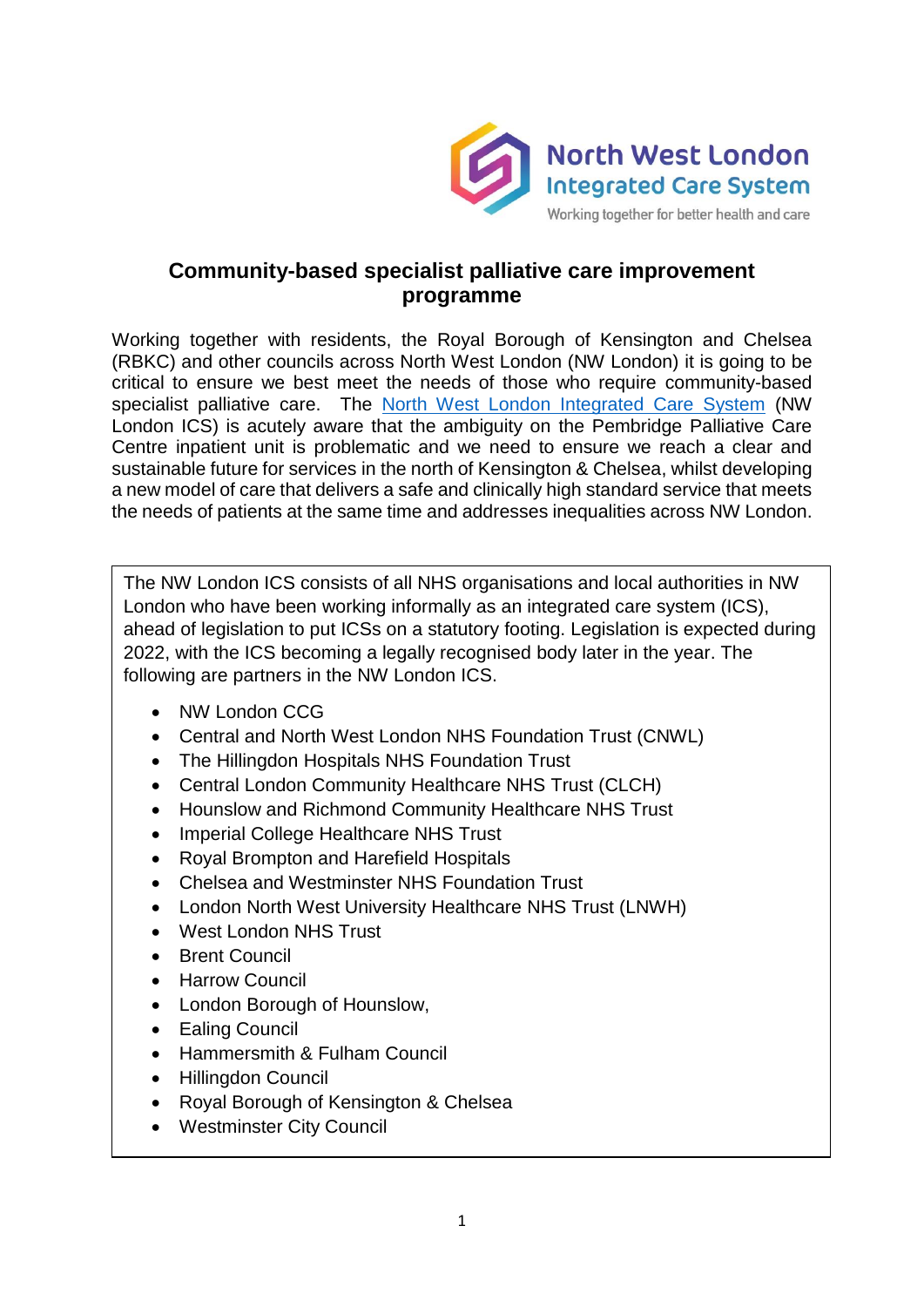We welcome the chance for a discussion today on the balancing of these issues. When we come to mutual decisions we need to know they are backed up by robust engagement and that we have worked through the pros and cons transparently.

# **Key points**

- The NW London ICS wants to work with patients, carer and families and other stakeholders to understand how we can improve the experience for all adults who use community specialist palliative care services in North West London.
- A North West London wide steering group has been established that consists of NHS providers, hospices, local authority and resident representatives. Our [Issues Paper](https://www.nwlondonics.nhs.uk/application/files/1616/3724/5470/NW_London_ICS_Community-based_specialist_palliative_care_review.pdf) sets out the key reasons why we are looking at community-based specialist palliative care and helps us have a conversation on what future care could look like.
- The engagement period started on 18x November and was extended to mid-March due to Omicron – during the winter key partners were largely deployed to the immediate response and as such the pause in work was regrettable but unavoidable.
- The feedback we receive will then influence the subsequent development of the model of care that residents need. Its only when this has been done will we start to look at the what services are needed to deliver the model of care.
- Our expectation is that there will be wide ranging resident and stakeholder involvement throughout this process. If significant service change is proposed, we would undertake a formal consultation.
- The inpatient unit at Central London Community Healthcare NHS Trust's (CLCH) Pembridge Palliative Care Centre continues to remain suspended until further notice following its closure due to a lack of specialist palliative care consultant cover and being unable to recruit due to that national shortage of trained personnel. It takes significant consultant resource to run and oversee an inpatient unit and based on current capacity CLCH would not be able to run this safely. All other services (24/7 advice line including palliative care consultant support, community specialist palliative care nursing service, rehabilitation team support service, social work and bereavement support service, and day hospice services at the Pembridge Palliative Care Centre are unaffected and continue to operate.
- In April 2020, the inpatient beds at Pembridge were temporarily re-designated for the for rehabilitation of Covid positive patients. We were able to staff the service – which was not consultant led- because we had national guidance to pause many other services. It is unlikely that Pembridge will be required to fulfil this function again due to the knock on impact on those other services.
- We do recognise that local residents are disappointed with the need to suspend this inpatient service and confirm that a decision on the future of the unit will only take place following the completion of the community-based specialist palliative care review that the North West London Integrated Care System is leading and is currently underway.
- We confirm that qualitative factors such as local accessibility and stakeholder views will be an important consideration alongside quantitative factors such as capacity and referrals when making any decisions regarding future provision of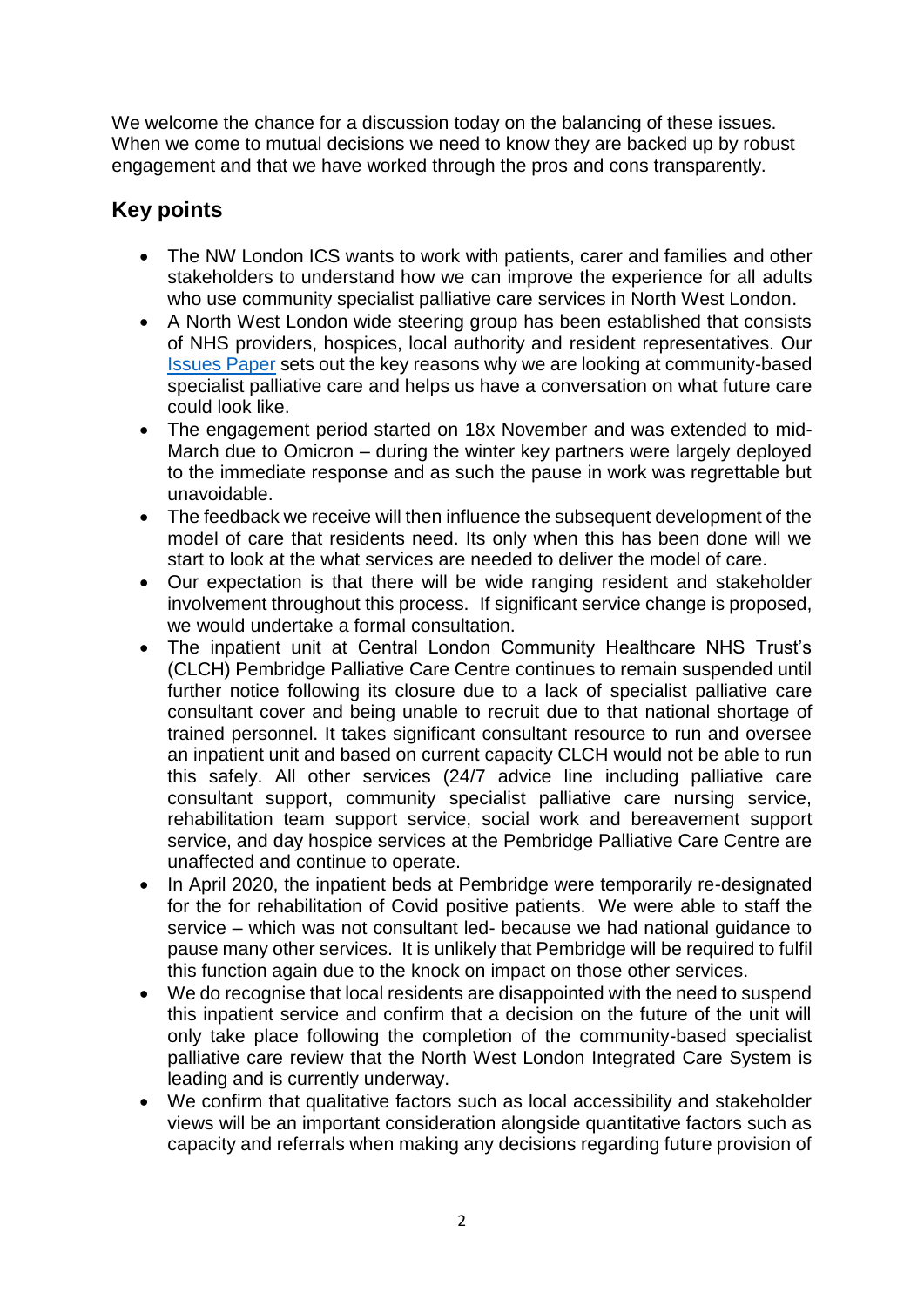community-based specialist palliative care service in NW London including the future of the Pembridge in-patient beds.

### **We share with RBKC and residents a focus on palliative care because of the importance of getting care and service provision right**

It is widely recognised that when caring for someone in the last year of their life, we have only one chance to get it right.

"We have seen what a difference specialist palliative care services can make to a patient and their families and carers as they come to the end of their life but unfortunately we have seen what can happen if the care and support is not there and the damaging legacy for those left behind. That is why it's important that we work together to develop services that are clinically to a high standard but also meet what patients and family's need."

#### **Dr Lyndsey Williams, NW London GP Clinical Lead for End of Life and Care Homes**

Anyone at the end of their life should be able to live and be cared for where they want to be and be with the people they want to be with. They (and their family, loved ones and carers) deserve the best quality care and support, regardless of their circumstances. We live in a rapidly ageing society, where people are living longer but are more likely to live with multiple complex long term conditions. As a result, the need for high-quality palliative and end-of-life care is expected to increase dramatically by 2040.

"We need to remember how scattered families can be and how people in theory would often like to think of dying at home, and so would their families. But the reality and the lack of properly seamless care means that it becomes an impossibility or can lead to a very, very negative death. The repercussions upon individuals of experiencing negative death of somebody they care about go on to have psychological and other repercussions throughout their lives."

#### **Quote from member of the public attending the engagement event on 13 December 2021**

Too many people experience poor care as they approach the end of their life, with many people spending their last months and weeks in hospital, often dying there, which may not be what they want. Not only can this be distressing for the patient and their loved ones, but it also adds more pressure on acute hospitals.

Palliative and end-of-life care is a national priority, as well as a priority for health and social care partners across North West London. In North West London we have some excellent palliative and end-of-life care services for adults (aged 18 and over), provided by very committed partner organisations, but we know that we need to improve the care we provide in hospitals, community settings (such as hospices and day centres), primary-care settings and patients' own homes. We want to make sure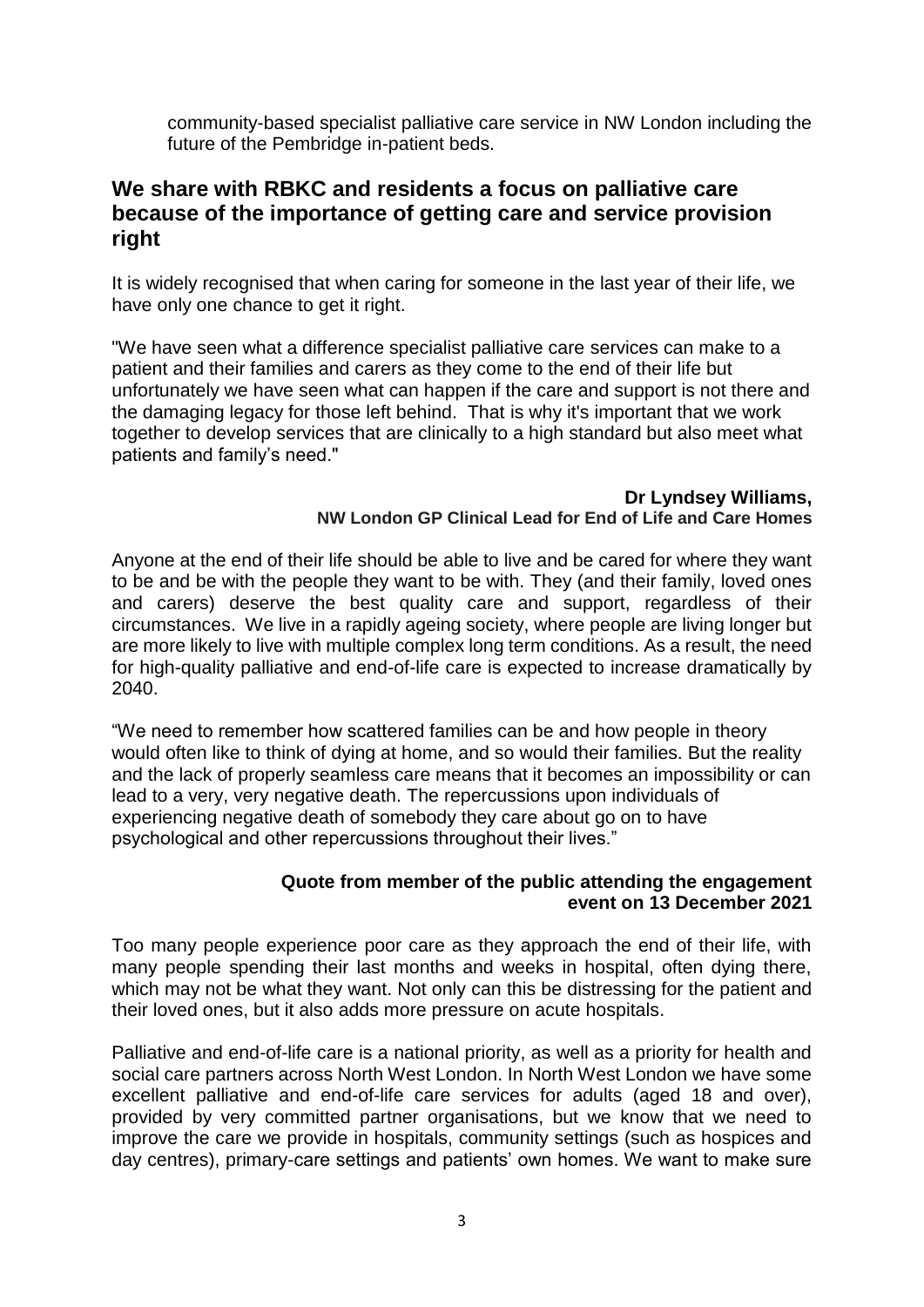all patients have equal access to accessible, consistent, high-quality care across all palliative and end-of-life care services.

More also needs to be done to make sure the care provided by different organisations is more joined up. This includes looking at the IT challenge of not all services having appropriate access to clinical information held electronically by partner providers for patients under their care; and making sure all patients have a personalised care plan that has been agreed with them, and that the plan is available to the different care sectors supporting them and their family.

### **We are focused on community based specialist care for adults at this stage because of the fragility of those services.**

In North West London we have eight community-based specialist palliative care providers providing services. These include seven hospices with inpatient units, as well as separate community specialist palliative care nursing services.

The providers deliver a wide range of services (including inpatient and communitybased specialist palliative care nursing, day hospices and outpatient services) as well as some additional specialist services (including lymphedema, well-being services and complementary therapies).

Three providers – Central London Community Healthcare NHS Trust, London North West University Healthcare NHS Trust and Central and North West London NHS Foundation Trust – receive all their funding from the NHS. The other five providers are charitable hospices and receive their funding from a combination of NHS and charitable income.

- Royal Trinity Hospice is based in South London. It provides services to parts of Hammersmith & Fulham, Westminster and Kensington & Chelsea.
- St John's Hospice is based in Westminster. It provides services to Brent, Hammersmith & Fulham, Westminster and Kensington & Chelsea. It is located in St John's Wood on the St John and St Elizabeth's Hospital site.
- Marie Curie Hospice is based in Hampstead and provides services to Brent. Marie Curie's London Nursing Service provides end-of-life rapid response and nursing services to Ealing and Hounslow.
- St Luke's Hospice is based in Harrow. It provides inpatient and other hospice services to Harrow and Brent, with their community specialist palliative care nursing team only providing cover to North Brent.
- Harlington Hospice is based in Hillingdon. It also provides the Michael Sobell hospice inpatient unit which is located at the Mount Vernon Hospital in Hillingdon. Both services serve Hillingdon.
- Meadow House Hospice is based at Ealing Hospital, and is run by London North West University Hospital Trust. It provides services to Ealing and Hounslow.
- Pembridge Palliative Care Service is in North Kensington. It provides services to Hammersmith & Fulham, Westminster, Brent (South) and Kensington & Chelsea (please note, the inpatient bed part of this service is currently suspended).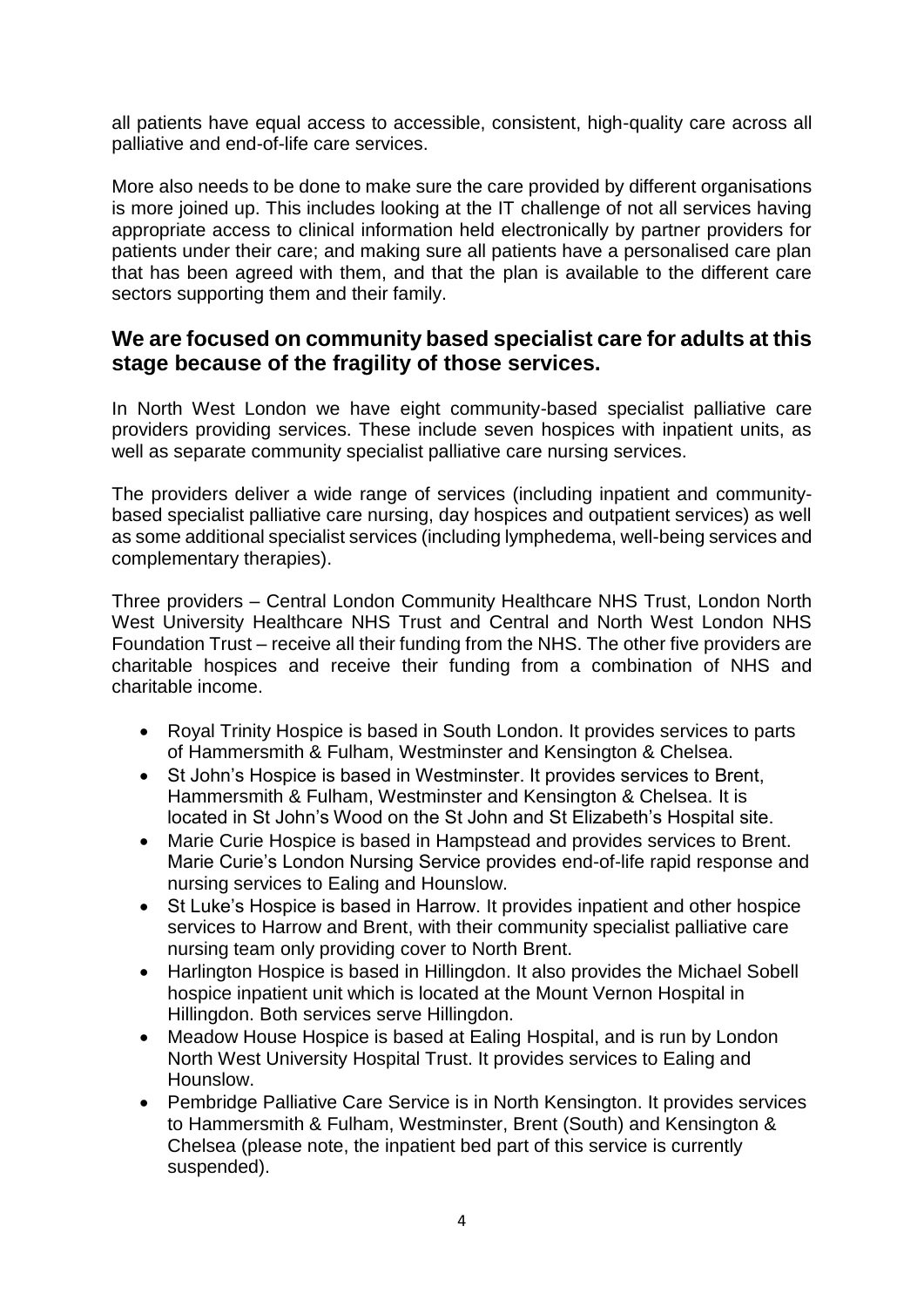- Harrow Community Specialist Palliative Care Team is also provided by Central London Community Healthcare NHS Trust, and provides services in Harrow only.
- The Hillingdon Community Palliative Care Team and Your Life Line Service are provided by Central and North West London NHS Foundation Trust. These services are provided in Hillingdon.

The NHS and its partners are committed to making improvements in community-based specialist palliative care for adults within this review process, but will continue to seek to improve other areas of palliative and end-of-life care where possible in parallel.

### **Beyond this review there are opportunities for improvement across the wider palliative care landscape**

We also want to raise awareness of the importance of palliative and end-of-life care in general, and discuss what we want to see in the future from high-quality, safe, community-based specialist palliative care for adults, which also delivers an excellent patient experience. We want to:

- make sure everyone receives the care they need, when they need it, regardless personal characteristics such as their gender, ethnicity, social standing or where they live (this is known as equity of access), and improve the quality of care our residents and their families and carers receive; and
- improve the experience for our patients, and their families and carers, by developing services that reflect what is important to them at the end of their lives, from diagnosis through to death.

We are not reviewing children's and young people's palliative and end-of-life care services, community nursing which provides generalist palliative and end-of-life care services, or acute hospital services which provide specialist palliative care services.

However, we will be working hard to make sure that our work links closely and joins up with hospital specialist palliative care and all other generalist palliative and end-oflife care services in North West London. We will also work with a number of NW London ICS's other service-improvement initiatives that are already looking to reduce differences in and improve the quality of non-specialist (generalist) palliative and endof-life care services. This includes the NW London Community Nursing Review and NW London Enhanced Health in Care Homes programme.

#### **Difference between generalist and specialist**

Palliative and end-of-life care can be generalist or specialist. By community-based specialist palliative care services, we mean care and support services that are not provided in an acute hospital, GP surgery or by district nurses or community matrons. Instead, they are provided in a patient's own home, a care home, a hospice, a community hospital or health centre by specially trained multi-disciplinary teams.

Specialist palliative care professionals, such as palliative care doctors, nurse specialists, therapists and psychologists, are experts in providing palliative and endof-life care and have specific training and experience. They usually become involved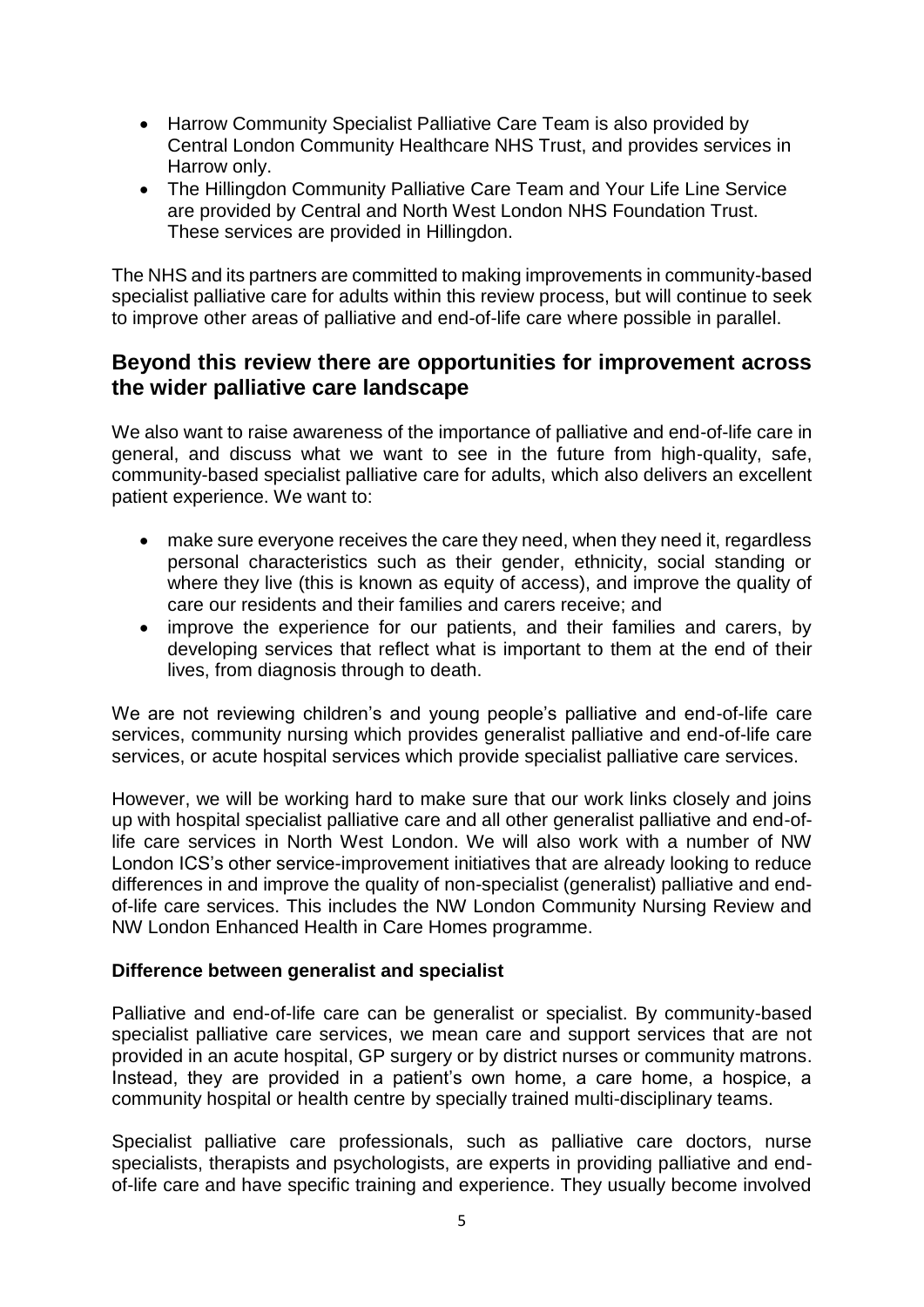in a patient's care to help manage more complex care problems that go beyond the expertise and knowledge of a patient's generalist and usual care team (for example, their GP and district nurses). They work closely with the patient's GP and district nurse to offer advice on controlling pain and managing symptoms, provide emotional and practical support for patients, their loved ones and carers in preparing for the end of their life and, after the patient dies, offer bereavement support to their loved ones.

Generalist palliative and end-of-life care is provided on a day-to-day basis by many health and social care professionals, such as GPs, district nurses, social workers and care home staff. A patient's family and carers can also provide generalist palliative and end-of-life care in the patient's home.

### **We are starting by ensuring a shared view of the different issues that we are trying to solve**

There are eight broad reasons why we need to improve the way we deliver our community-based specialist services to ensure everyone receives the same level of high-quality care, regardless of their circumstances.

- 1. To build on the valuable learning and feedback received from previous reviews of palliative and end-of-life care services carried out in Brent, Hammersmith and Fulham, Kensington and Chelsea, and Westminster, and the further engagement activity carried out in Ealing, Harrow, Hillingdon and Hounslow.
- 2. To bring services in line with national policy such as the national Six Ambitions for Palliative and End of Life Care and the NHS triple aim of improving access, quality and sustainability, and to make sure providers our aligned to the National institute of Care and Excellence (NICE) guidelines for palliative and end-of-life care services.
- 3. To meet patients' changing needs arising from changes in the population. By 2040, the number of deaths within England and Wales is expected to rise by 130,000 each year. More than half of the additional deaths will be people aged 85 or older, so there will be an increased need for palliative and end-of-life care services.
- 4. To reduce health inequalities and social exclusion, which act as a barrier to people receiving community-based specialist palliative care.
- 5. To make sure that everyone receives the same level of care, regardless of where they live. At the moment there are differences in the quality and level of community-based specialist care that patients, families and carers across North West London receive. This means that depending on where a patient life, they and their family and carers may not get the support they need, and may not be able to have their wishes supported at the end of their life. We want to do all we can to make sure this is not the case.
- 6. To make it easier for people to access services, particularly across our more diverse communities. Some of our services are not joined up and do not work well together, and we need to change this.
- 7. To cope with the increasing financial challenge, the NHS is facing and the effect this has on community-based specialist palliative care.
- 8. To reduce the difficulty, we are having finding, recruiting and keeping suitably qualified staff, and the knock-on effect this has on our ability to provide services.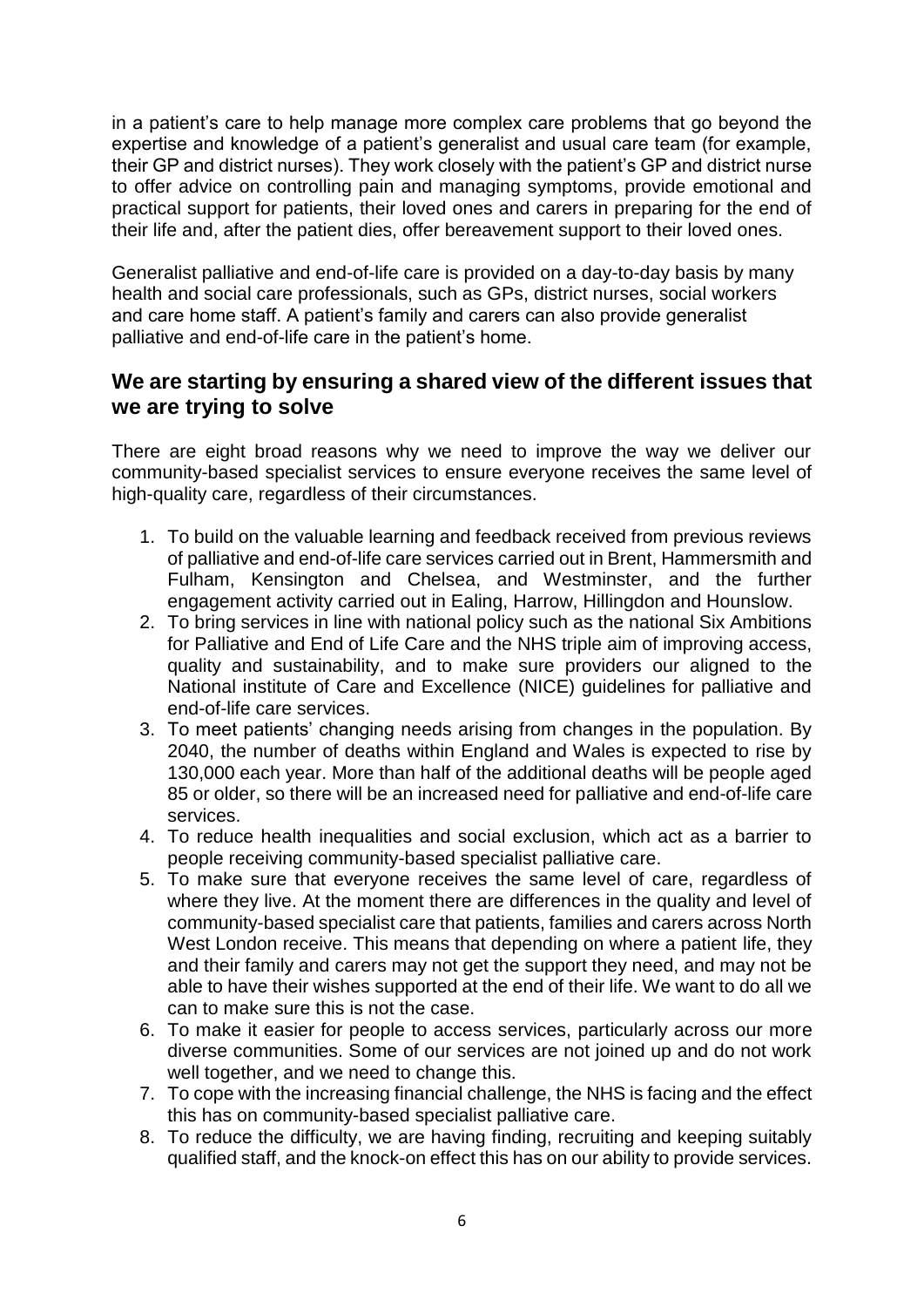# **Whilst the eight issues above are relevant to all boroughs, in RBKC there is particular interest in the future of Pembridge Palliative Care Service provided by CLCH**

When Pembridge inpatient unit was suspended in 2019 we committed to completion of the review prior to any decisions were made on the future of this unit. It is regrettable that the period of time where we have focused on Covid response and recovery has impacted on the timeline for completing this work. Whilst acknowledging the local frustrations on the lack of clarity for the future, we remain committed to do this review properly so there is a clear process and transparency on next steps.

### **Pembridge Palliative Care services during Covid pandemic waves one and two**

As part of a system response to support Covid-19 patients the Pembridge inpatient beds were designated to support the rehabilitation and care of Covid positive patients.

- During the first wave the inpatient unit was opened on 20 April 2020 and closed again on 30 July 2020.
- During the second wave the inpatient unit was opened on 16 November 2020 and closed on 26 March 2021.

Other service elements of the Pembridge Palliative Care Services were operating as follows:

- The community specialist palliative care team continued to offer a 7 day a week service running 8.30am to 5pm Monday to Friday, 9am to 5pm Saturday, Sunday and Bank holidays. The community team were prioritising patients with uncontrolled complex symptoms that have not responded to previous treatments, and actively dying patients with no previous plan of care in place.
- 24/7 advice line including specialist palliative care consultant support.
- Day hospice and patient attendances to the hospice were suspended. Patients known to the service were receiving telephone advice and support from the clinical team.
- The social work and bereavement team suspended visiting and outpatient sessions, but continued to operate, receiving new referrals and providing telephone advice and support.
- The Pembridge teams moved to video conferencing services where possible to further support patient care.

## **Pembridge Palliative Care service now**

The Pembridge Palliative Care Services inpatient unit remains suspended, but the following other services elements continue to be provided:

- Community specialist palliative care nursing team, seven days a week visiting service 8.30am - 5pm Monday to Friday, 9-5 weekends (Saturday and Sunday) and Bank Holidays;
- 24/7 advice line including palliative care consultant support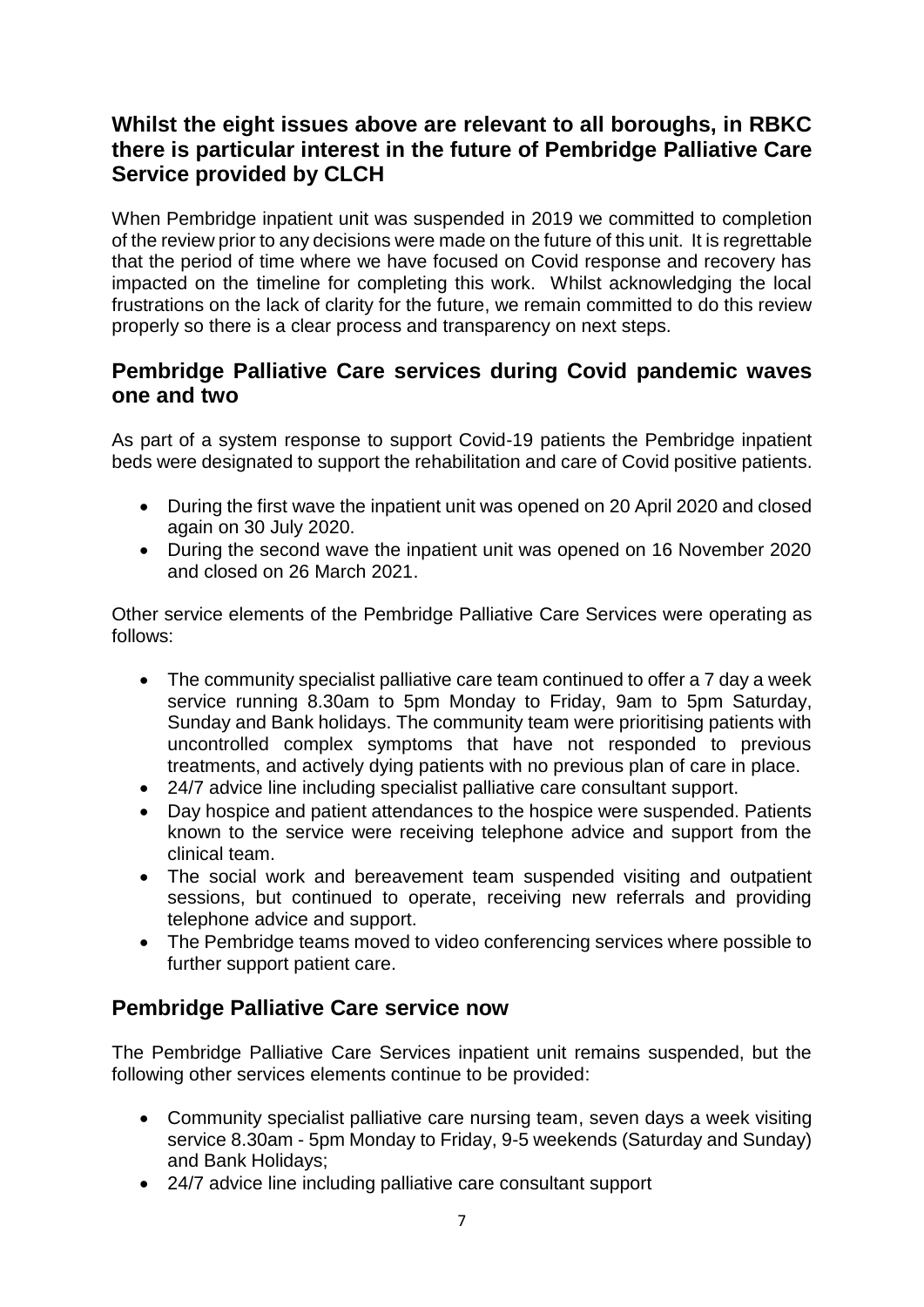- Rehabilitation team support -visiting and virtual from Occupational Therapist (OT), Physiotherapist (PT) and Rehabilitation Assistant five days a week (Monday – Friday);
- Social work and bereavement support, five days' week (Monday Friday);
- Day Hospice Services Monday Friday. During Covid many of these services were offered virtually. Where face to face outpatient appointments have been required (i.e. couldn't be carried out virtually) that would normally have come through day hospice, they have been accommodated at St Charles throughout the pandemic.

NW London ICS End of Life programme team monitors the number of patients who would have been eligible for inpatient care at Pembridge and instead are supported in a different unit. During 21/22 (extrapolated from nine month's data) this was 25 patients. Largely, these patients receive care at St John's Hospice which is part of the St John and St Elizabeth's Hospital and located in St Johns Wood, with a much smaller number at Royal Trinity Hospice. Further work needs to be undertaken to understand if the service closure has resulted in a fall in the number of patients accessing inpatient beds, as well as the impact of Covid-19 across all hospices as a whole.

Over the recent Covid outbreaks our NW London hospices and other community specialist palliative care services have shown considerable flexibility and joint working to provide system support, such as flexing criteria to support discharges. We have consistently had spare bed capacity in NW London hospices (with the exception of a short period during the recent Omicron variant where staff sickness impacted across health and social care services).

In July 2021 prior to relaunching this North West London wide review of community – based specialist palliative care, a number of palliative medicine consultant vacancies arose across three of our palliative care providers, including Pembridge Palliative Care Service, St John's Hospice and Imperial College Healthcare NHS Trust (ICHT). We undertook project work with these providers to review the service requirements for their consultants and how these might be met through new models of consultant service delivery for specialist palliative medicine within community, hospice and hospital domains to ensure a more resilient and sustainable workforce collaboratively. As part of this work we looked to identify if there was, two years on any other potential solutions to the Pembridge consultant workforce challenge to support safe running of the inpatient unit.

Through this work we engaged with a number of NHS Trusts and hospices, both inside and outside of North West London on their consultant models. We learnt that flexibility, rotation between care domains, career progression, being part of clinical network and organizational culture are all important in attracting and retaining consultants. It was also noted that across London and nationally there are palliative care consultant workforce vacancies and shortages, with many organisation struggling to fill and retain these posts.

Despite substantial input from all partners on this work, at that time we could not identify any collaborative solutions that did not destabilise one service to stabilise another. The outcome was that each organisations proceeds to recruit independently to the posts, as the solution would need more dynamic transformation work to address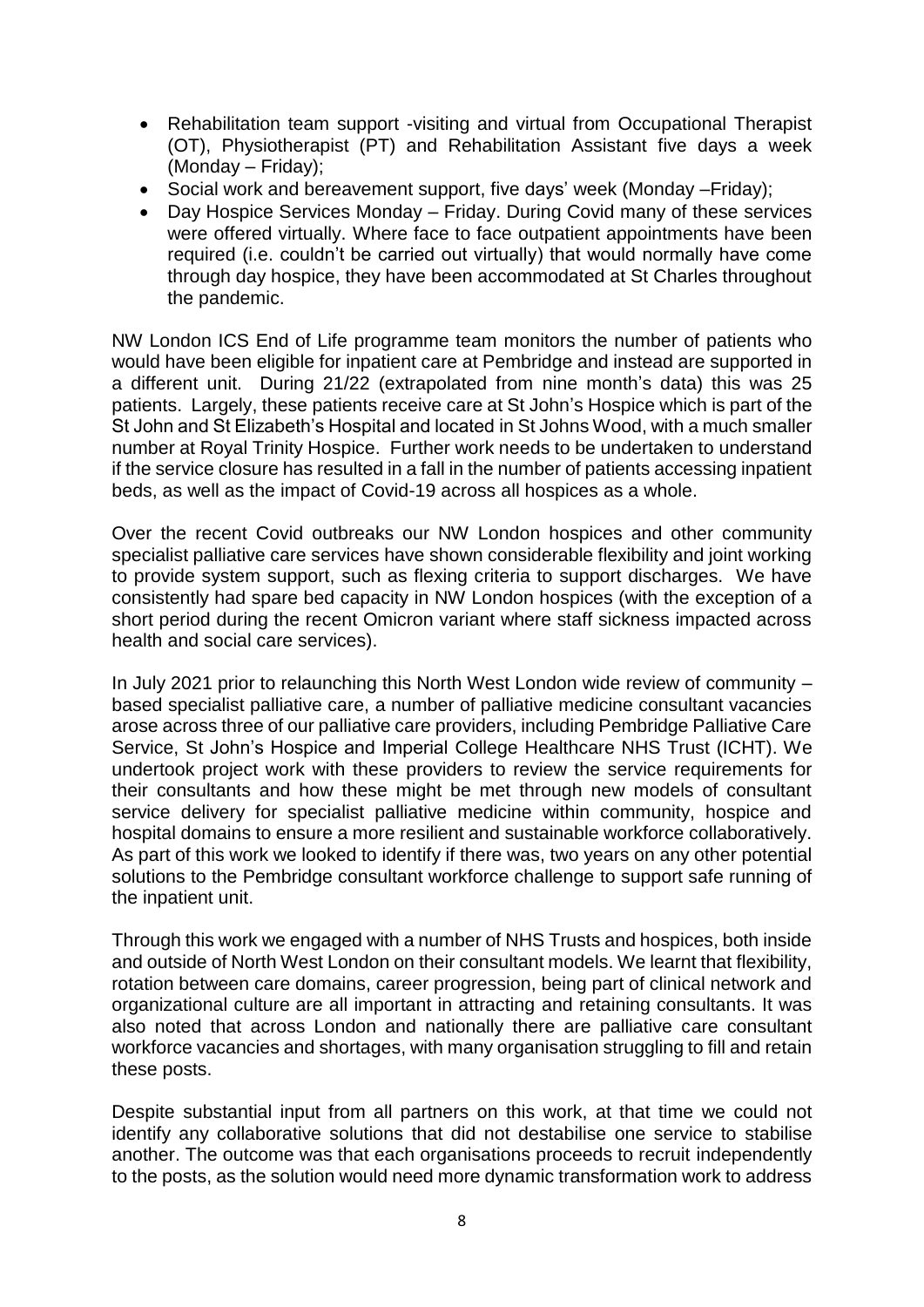the palliative care workforce challenge, which is not just synonymous to these three organisations. This issue would therefore best be addressed within the North West London wide Community-based specialist palliative care review programme and development of a new model of care, including palliative care workforce.

We reiterate that no decision has been taken on the long-term role of Pembridge and as part of this review the important function that is inpatient palliative care will be addressed. We also recognise the impact this has on individuals and families of those who need to use alternative services elsewhere.

### **We must build on feedback previously given – valuing people's time and views, by showing progress where ever possible**

When we talked to people about community-based specialist palliative care services previously, we heard what a crucial role the services play. The feedback confirmed that people really value their local specialist services and people with experience of these services are very positive about the care they have received.

We have also heard that services need to be made available to more people 24 hours a day, particularly that out-of-hours services (those provided between 5pm and 9am) need improving to make them more inclusive and adaptable, and to offer more choice and be more co-ordinated. People told us it is important to improve access to these services so more people receive care and are supported to die in their preferred setting, whether this is at home, in a hospice or in hospital. It is also important that people don't have to travel too far to access services.

"Mum wanted to die at home and was told that there were drugs that would be needed and they'd arrange for these to be prescribed. I then got a call from the palliative care team the next day to tell me they'd sent the prescription to mums nominated chemist. When I got there, I was told one item wasn't in stock and they'd order it. When I got outside I realised it was the pain relief which is what I needed the most and I had to run around trying to get it."

#### **Bereaved story about the challenges of integrated care**

The feedback showed that people have different views on how we should make these improvements. We want to build on the feedback and what we have learnt from it. We also want to fully understand the role culture and religion can play in influencing the way people relate to their health, the support they want to receive and the way they experience loss and grief. We will then use this insight to develop services that can take this into account.

### **We cannot resolve the current situation and issues unless we work in partnership with residents and other stakeholders –we welcome RBKC support to do this**

We want to work with local residents, clinicians and partners from volunteer, community and faith organisations to jointly identify and decide what high-quality community-based specialist palliative care looks like. We will then develop a new model of care that broadly defines the way that services are delivered, in a way that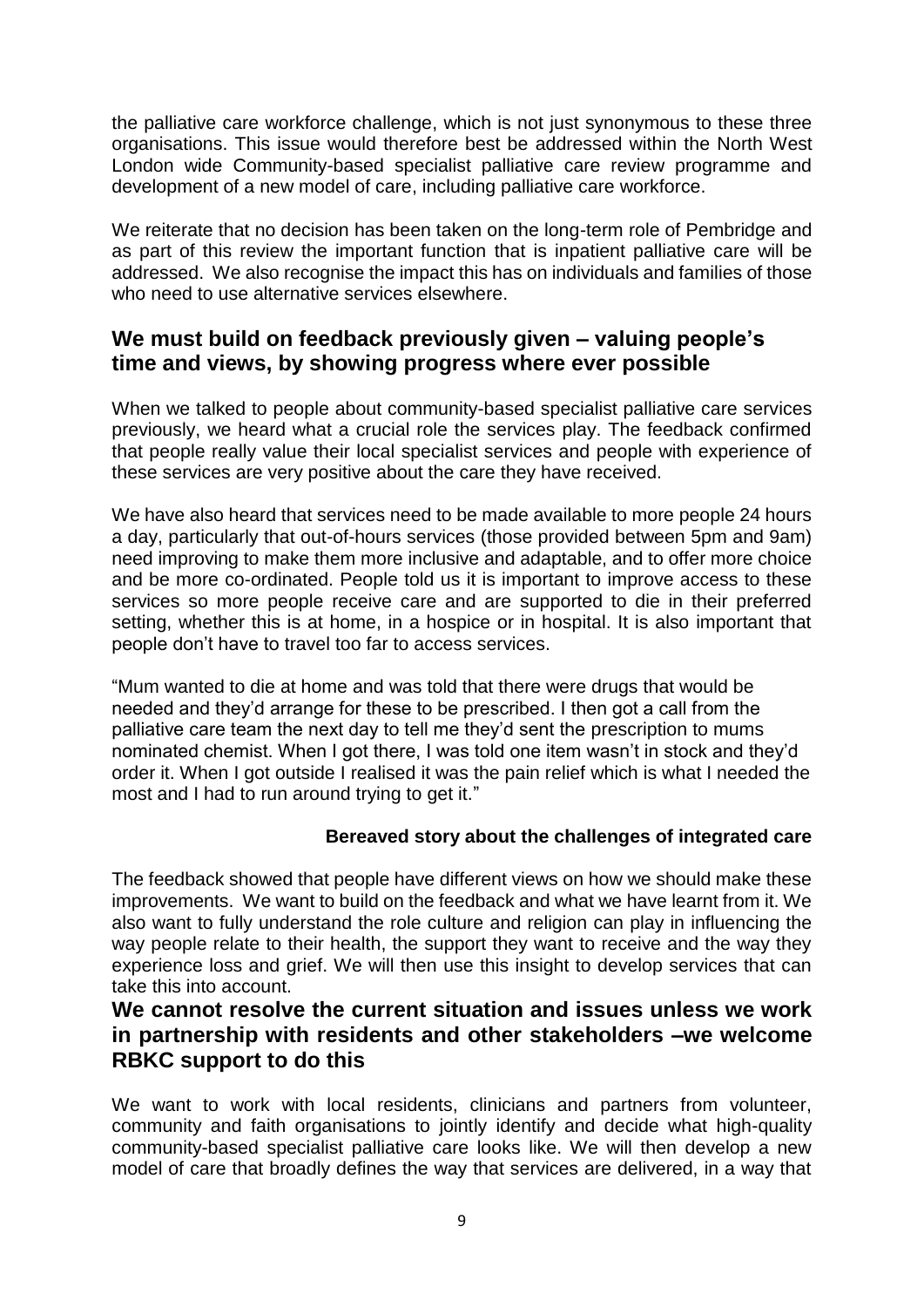can be maintained, is culturally sensitive and better meets our diverse population's needs. The new model of care must be affordable and financially sustainable in the short and long term and will be delivered across the whole of North West London to make sure that everyone receives the same consistent high standard of care.



This involves a respectful and responsive approach to the health beliefs and practices, and cultural and linguistic needs, of diverse population groups. However, it goes beyond just race or ethnicity and can also refer to characteristics that are protected by the Equality Act, such as a person's age, gender, sexual orientation, disability and religion, and also social exclusion and socio-economic deprivation (deprivation caused by factors such as being unemployed or on a low income, or living in a deprived area), education and geographical location. (For more information, visit [www.equalityhumanrights.com/en/equality-act\)](http://www.equalityhumanrights.com/en/equality-act)

When we have completed our research and received everyone's feedback, we will look to develop the model of care that will deliver the high-quality safe and fair care that people deserve. Our next step will be to look at what services are needed in the future to deliver this new high-quality model of care, that is not only affordable, but sustainable in in the long term, and to bring forward proposals that set this out.

So, for now, we are not looking at or discussing what current community-based specialist palliative care services look like or what their future should be, or how many beds we need in a community setting. That will come in due course when we have agreed what good-quality care looks like and the model of care we need to develop in order to provide it.

In summary, we are having a conversation about what we need to do to improve the quality of care our residents and their families and carers receive when they need community-based specialist palliative care.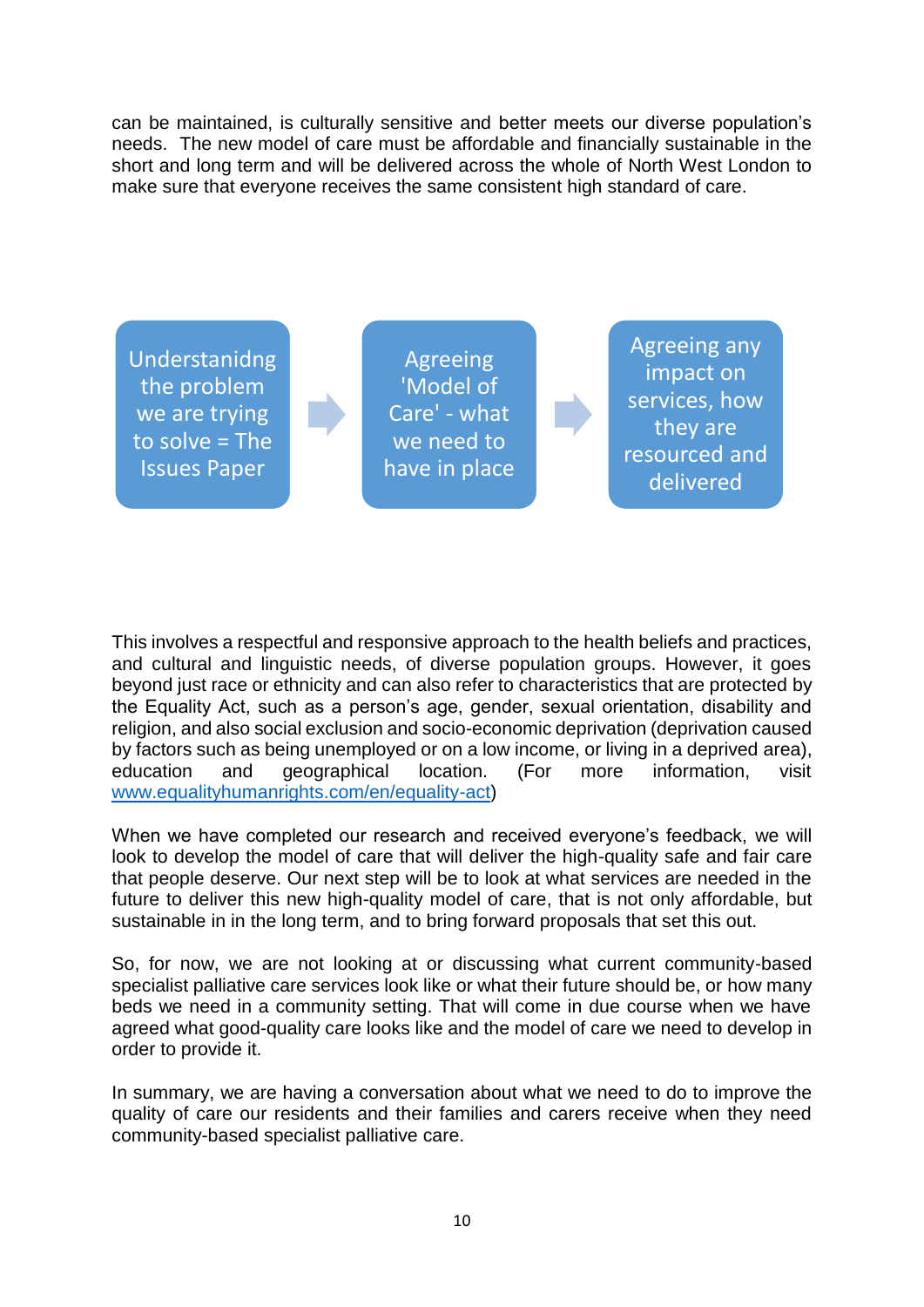From this starting position, we want to work with patients, clinicians and the wider community to develop and introduce a new model of care which is fairer, more joined up, high quality and can be maintained in the long term. It must also meet the clinical and individual needs of patients from diagnosis through to the end of their life, and reflect the choices that people want to make on the care they receive and where they receive it.

### **We understand it is really frustrating for people to provide feedback, not see any action, and then be asked again for their views**

We have recently embarked on a piece of work to ensure we reduce the chance of this happening working to the "You said, we did" approach."

This piece of work gives us some more structure to 'use' previous feedback to deliver change in the short term and means we can demonstrate to the public, patients and clinicians that we have valued and noted their views through the various points of engagement to date. In this work we are listing out what improvements we have already put in place, are currently developing/implementing or plan to do in partnership to address the issues raised to support improved care and support for patients, families and carers in the last phase of life.

Below are a few examples of this work, which will be published on our NW London ICS website. Our aim is to continue to work collaboratively with our public, patients, clinicians and other important system partners to build on this work as it is a key part of the next phase of this programme when we look to explore the model of care and service design options to meet our NW London population's community-based specialist palliative care service's needs.

| <b>You said</b>                                                                                                                                                                                                                                                                                                                                                                                    | We did    |                                                                                                                                                                                                                                                                                                                                                                                                                                                                                                                       |
|----------------------------------------------------------------------------------------------------------------------------------------------------------------------------------------------------------------------------------------------------------------------------------------------------------------------------------------------------------------------------------------------------|-----------|-----------------------------------------------------------------------------------------------------------------------------------------------------------------------------------------------------------------------------------------------------------------------------------------------------------------------------------------------------------------------------------------------------------------------------------------------------------------------------------------------------------------------|
| Align GPs more closely with<br>individual care homes and develop<br>enhanced care service for care<br>home residents.<br>This needs to include the<br>development of personalised care<br>plans to support their care needs<br>and expressed wishes and involve<br>relevant health professionals and the<br>families and carers in these care<br>planning conversations in as much<br>as possible. |           | As part of the PCN Direct Enhanced<br>Service (DES) all care homes in NW<br>London have a named GP and<br>where possible are aligned to a<br>single PCN. We are currently<br>working on developing a NW London<br>wide common core standard that will<br>provide enhanced support to care<br>homes and cover the provision of<br>Multi-Disciplinary Team (MDT)<br>working and personalised care and<br>support planning. This includes<br>advance care planning and use of<br>Coordinate my Care/Urgent Care<br>Plan. |
| Increased access to end of life and<br>anticipatory medication in the<br>community. Community Pharmacists<br>should be included in the                                                                                                                                                                                                                                                             | $\bullet$ | Not all boroughs had the same level<br>of in and out of hours' access to end<br>of life care and anticipatory<br>medication. The gap in West                                                                                                                                                                                                                                                                                                                                                                          |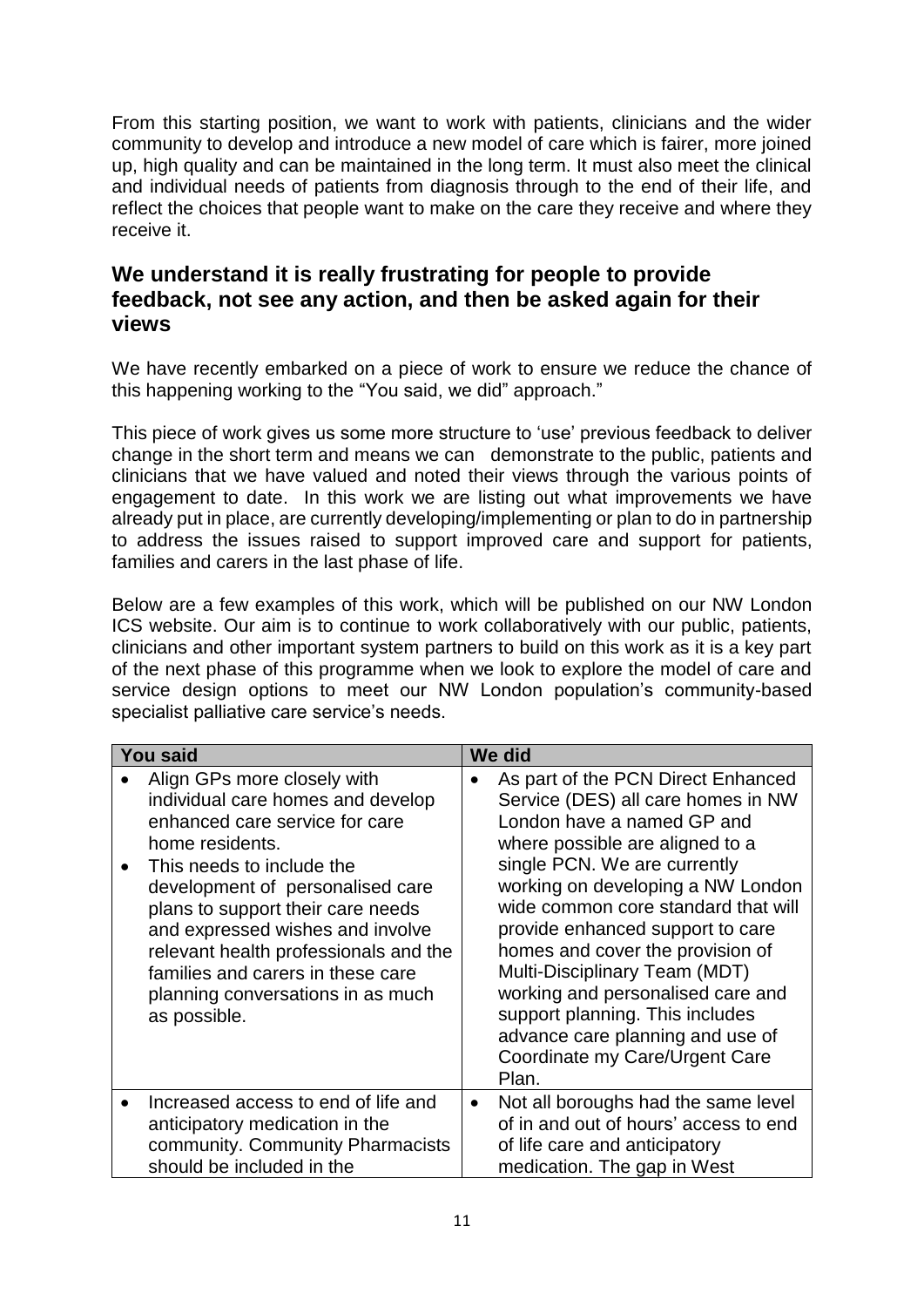| engagement and review process to        |           | London, Central London and               |
|-----------------------------------------|-----------|------------------------------------------|
| understand the issue of availability    |           | Hammersmith & Fulham boroughs            |
| and timely access to end of life        |           | was closed by commissioning an           |
| medication for patients, families /     |           | equivalent service meaning that          |
| carers and clinicians in the            |           | during the pandemic all NW London        |
| community.                              |           | residents have equal access to           |
|                                         |           | these medications 24 hours a day.        |
|                                         |           | The NW London Medicines                  |
|                                         |           | Management Team have recently            |
|                                         |           | reviewed the service contracts and       |
|                                         |           | are putting plans in place to ensure     |
|                                         |           | ongoing 24-hour access to end of         |
|                                         |           | life and anticipatory medications in     |
|                                         |           | the community.                           |
|                                         |           |                                          |
|                                         |           | NW London has implemented the            |
|                                         |           | Pan-London Symptom Control               |
|                                         |           | <b>Medicines Authorisation and</b>       |
|                                         |           | <b>Administration (MAAR) Chart,</b>      |
|                                         |           | developed by the <b>End of Life Care</b> |
|                                         |           | <b>Clinical Network</b> This MAAR chart  |
|                                         |           | supports safe administration of          |
|                                         |           | complex injectable regimens.             |
| <b>You said</b>                         |           | We are doing                             |
| Include clinicians in public            |           | During the four CCGs review of           |
| engagement meetings and patients        |           | palliative care we had a clinical        |
| in programme working groups for the     |           | reference group who worked on            |
| purpose of transparency and trust.      |           | development of the new model of          |
|                                         |           | care and options. We did not have        |
|                                         |           | any public and patient                   |
|                                         |           | representation on this group. For this   |
|                                         |           | programme we are planning to have        |
|                                         |           | a clinical model working group that      |
|                                         |           | will have public, clinical and           |
|                                         |           | operational lead representatives.        |
| Access to 24/7 end of life care         | $\bullet$ | All of the hospices that provide         |
| advice and support for patients,        |           | services in NW London now provide        |
| families, carers and clinicians, which  |           | 24/7 nurse led advice lines that have    |
| includes a single point of access and   |           | 24/7 palliative care consultant          |
| co-ordination service. This is of       |           | support.                                 |
| particular importance during the out    |           | A further gap was identified for the     |
| of hours period between 5pm and         |           | <b>Harrow Community Specialist</b>       |
| 8am when the patient may be             |           | Palliative Care team who did not         |
| experiencing a lot of pain and the      |           | have seven day working and visiting      |
| family and carer may not be able to     |           | available. We have secured funding       |
| contact the usual care team or know     |           | to support the development of this       |
| which services to contact for           |           | service and work is underway to          |
| support.                                |           | mobilise this as soon as possible.       |
| <b>You said</b>                         |           | We plan to do                            |
| Having hospice inpatient services       |           | This programme will be reviewing         |
| locally is very important, particularly |           | the role specialist palliative care      |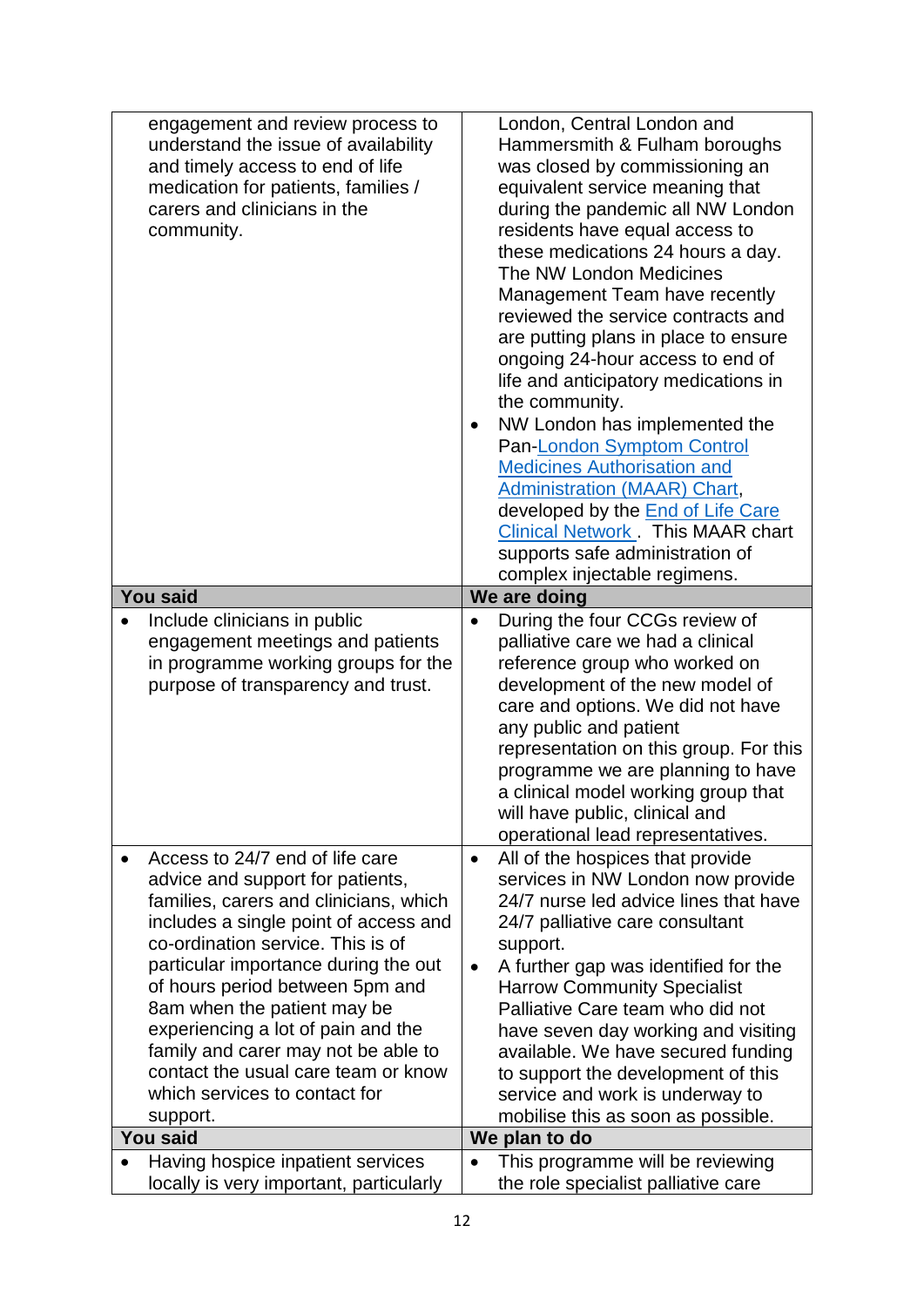| for residents where the spouse,<br>carer and family of the patient<br>requiring hospice inpatient care is<br>elderly or has family and work<br>commitments and are negatively<br>impacted by increased travelling<br>time. Consideration should be given<br>to re-opening the Pembridge<br>inpatient service as part of the<br>service review. | inpatient beds play in community-<br>based specialist palliative care<br>provision so that we understand the<br>level of need and capacity required<br>across NW London using data to<br>support this work. Discussions about<br>the level of need and sites will<br>happen at a later stage in the review<br>once the new model of care has<br>been developed.                             |
|------------------------------------------------------------------------------------------------------------------------------------------------------------------------------------------------------------------------------------------------------------------------------------------------------------------------------------------------|---------------------------------------------------------------------------------------------------------------------------------------------------------------------------------------------------------------------------------------------------------------------------------------------------------------------------------------------------------------------------------------------|
| Not enough support available or<br>consistent offer of bereavement<br>support (pre and post death)<br>available to patients, families and<br>carers. Could this reviewed as part<br>of the latest programme of work to<br>understand current provision and<br>what more could be done to improve<br>this offer.                                | Bereavement care and support<br>$\bullet$<br>really came to the fore as a gap<br>nationally, regionally and locally<br>during the Covid-pandemic.<br>Through the community-based<br>specialist palliative care review<br>programme we will be scoping<br>current provision and gaps for NW<br>London which will then be<br>considered as part of the new model<br>of care development work. |

### **We have committed to transparent and meaningful engagement at every stage of the work**

The current engagement period commenced on the 18 November 2021 when the NW London ICS published the Issues Paper and [online survey](https://form.jotform.com/213184036931048) and asked local residents and wider stakeholders including all partners within the NW London ICS to tell us what is important to you about adult community-based specialist palliative care.

We have updated the Community Based Specialist Palliative Care engagement plan based on what we have learnt from initial engagement sessions with stakeholders. The plan is split into the different stages required in terms of engagement.

Stage one, which is underway involves having conversations with colleagues and stakeholders covering different groups to help shape our engagement approach moving forward, revisiting the survey, assessing the data and undertaking regularly dissemination to new and existing contacts, through our ICP/ICS partners and other stakeholders.

On the 13 December 2021, the NW London ICS held a NW London wide engagement event with 40 people in attendance. We heard some powerful testimony from attendees and key learning from the event was:

- The number of elderly people living on their own is increasing with no one to care for them.
- The number of people living with dementia is increasing which brings increased complexity of care needs.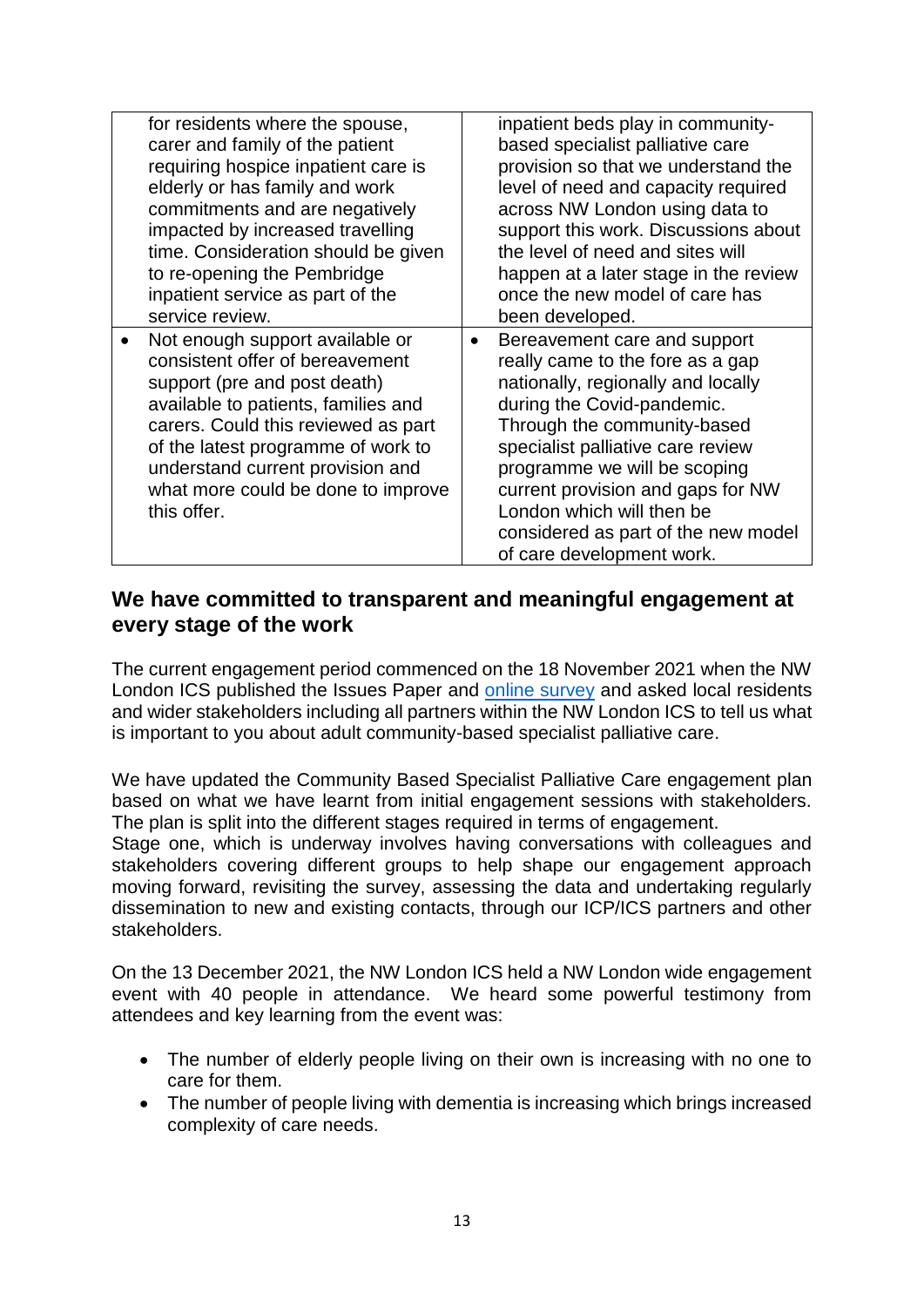- The way someone dies can have a big impact on the person caring for them and we need to ensure that support for relatives and carers continues after the person has died.
- Whilst people often say they would like to die at home, they often change their mind and we need to make sure that services are flexible enough to accommodate this.
- We need to ensure we consider the impact of caring for someone who is dying on the day to day life of the person doing so.

We noted people asked for more notice, for digitally excluded to be considered and reported a level of frustration at not receiving feedback from previous engagements. We reafirmed our commitment to open and transparent engagement and have taken steps to ensure that all information is placed on the NW London ICS website.

On 14 December 2021, the NW London ICS attended the North West London Joint Health Overview and Scrutiny Committee (JHOSC) to brief members on the panel and answer any questions they have. We welcome the support given for the approach we are taking. Key questions and learning were:

- Concerns about health inequalities and how diverse communities can feed into this programme.
- Concern around future of the Pembridge in-patient beds so the residents have local access to beds again will be considered as part of the review, as well as importance of focussing on workforce.
- Questions about scope and why Children and hospital care not included.
- Need to ensure we look at what support is provided to people socially isolated/ people living alone or with families far away and dementia within the review.
- Need to ensure we take on board feedback given in previous engagement.

We will report back to the JHOSC following completion of the engagement period.

In December 2022, the rise of the Omicron variant meant that a number of our staff had to be redirected to support vaccination (and some work on Long Covid too) and disappointingly we had to pause the really productive conversations we had started. These have restarted and we have taken the decision to extend the engagement period until the middle of March 2022, when the pre-election period for the May local elections start.

An updated engagement programme has been developed based on what we have learnt from initial engagement sessions with stakeholders and conversations with a range of stakeholders including St Mungo's and the Advocacy Project relating to our homeless and learning disability populations.

The key piece of feedback from these stakeholders has been that that a lot of research has already been carried out with the homeless and learning disability communities and there is limited benefit in repeating this. Instead, we have been advised to review the previous research that has been carried out on this subject area and use this to shape what a best practice service offer for these communities could and should look like. The next stage would be to test this back with the professionals who support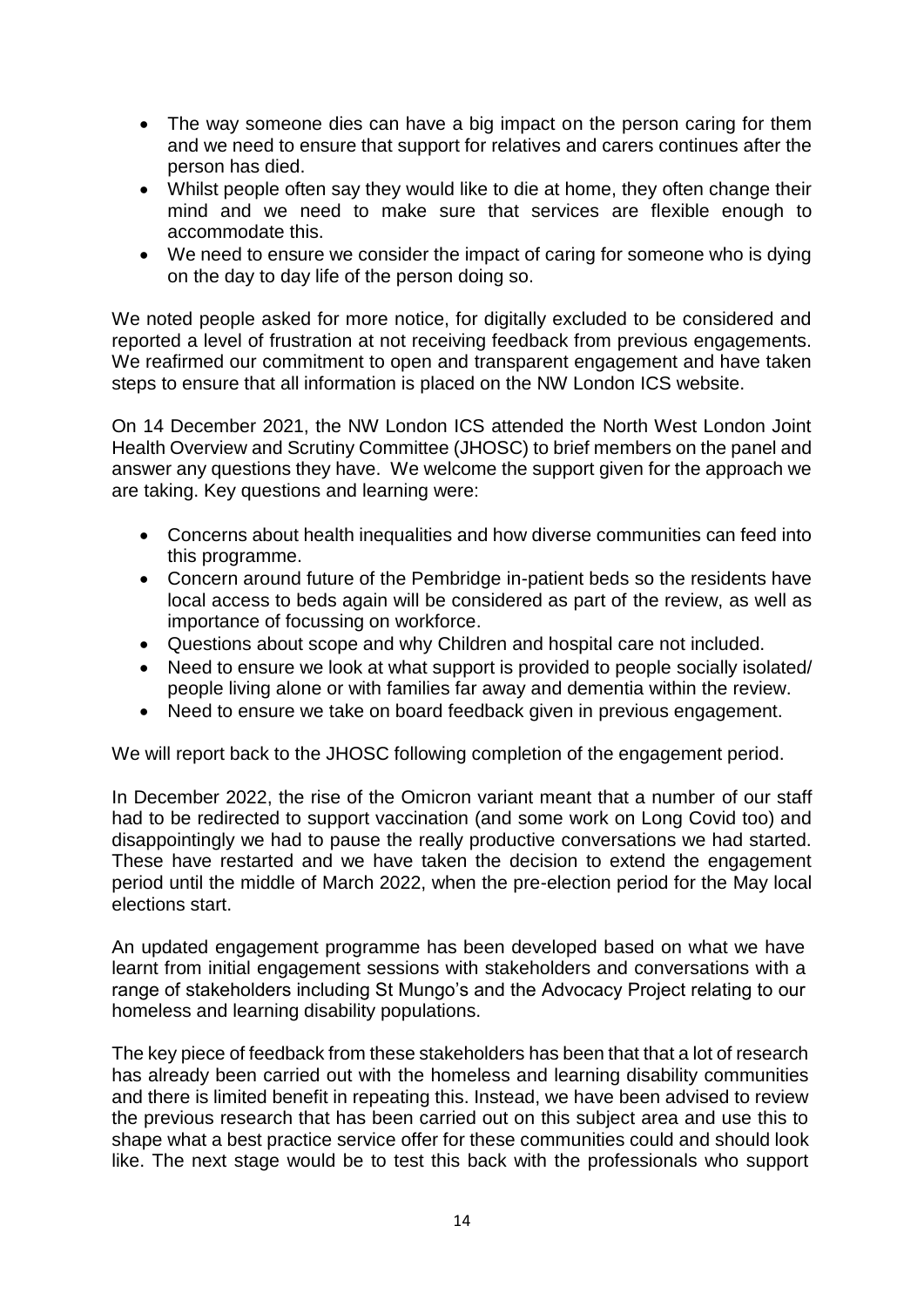these communities and then the communities themselves to ensure we have got it right.

We are also working in partnership with the eight borough based Integrated Care Partnerships (ICP) to design local engagement opportunities. This may be webinar/event based or take some other form depending on the requirements of the ICP.

Further engagement opportunities will be organised in collaboration with the voluntary sector London's ICP engagement teams and the NW London organisations and supported by NW programme team.

We will also be holding two ICS wide workshops to undertake a self-assessment for our ICS against the [6 National Ambitions for Palliative and End of life Care](https://acpopc.csp.org.uk/system/files/documents/2021-05/FINAL_Ambitions-for-Palliative-and-End-of-Life-Care_2nd_edition.pdf) so we can access our current areas of strength and identify areas for growth that need prioritising within future strategy for Palliative and end of life care. These workshops will have clinical, operational and patient and public involvement.

#### **The tables below detail further engagement activity that has taken place or is planned.**

| Type of event        | <b>Boroughs</b> | <b>Date</b>                                |
|----------------------|-----------------|--------------------------------------------|
| Ambitions Workshop 1 | NW London wide  | Thursday 3 March 2022<br>9.30am to 12.30pm |
| Ambitions Workshop 2 | NW London wide  | May 2022                                   |

| Type of event                                    | <b>Boroughs</b>                      | Date                                       |
|--------------------------------------------------|--------------------------------------|--------------------------------------------|
| Engagement team: small-<br>scale interviews with | Westminster and K&C                  | Tuesday 8 February 2022<br>Completed       |
| community leaders                                | H&F                                  | Tuesday 8 February 2022<br>Completed       |
|                                                  | Westminster                          | Wednesday 16 February<br>2022<br>Completed |
|                                                  | Tri-borough                          | Tuesday 22 February<br>2022                |
|                                                  | Brent, Harrow &<br><b>Hillingdon</b> | Friday 25 February 2022                    |

| Type of event                                               | Group               | Date    |
|-------------------------------------------------------------|---------------------|---------|
| Engagement team<br>gathering feedback from<br>conversations | LGBTQ+              | Ongoing |
| Assess if further support<br>required                       | Mental health       | Ongoing |
| As above                                                    | <b>Disabilities</b> | Ongoing |
| As above                                                    | <b>Homeless</b>     | Ongoing |
|                                                             |                     |         |

| Type of event | <b>Boroughs</b> | <b>Date</b> |  |
|---------------|-----------------|-------------|--|
|               |                 |             |  |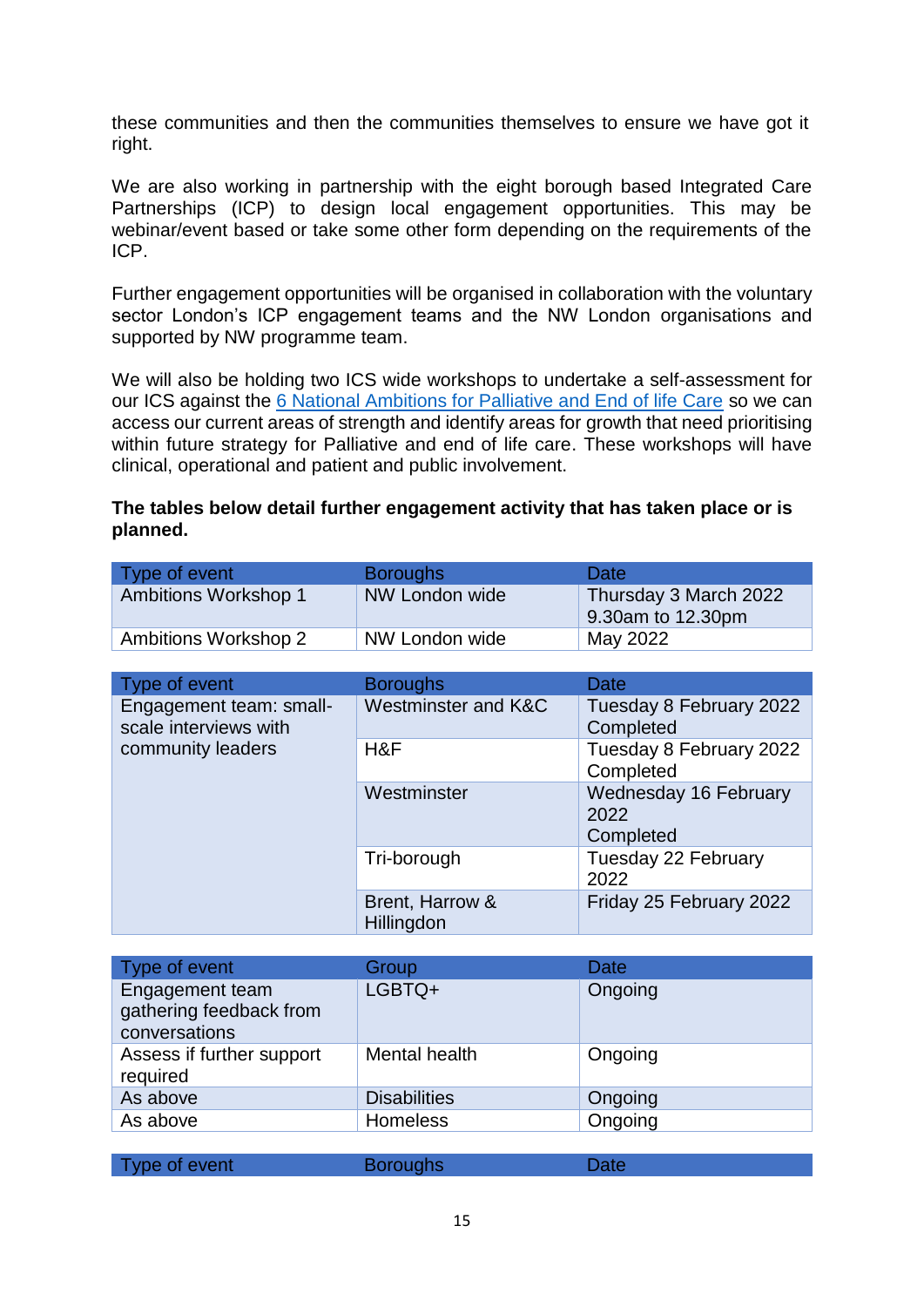| As above | Westminster, K&C and<br>H&F   | Tuesday 15 March 2022<br>6:30 to 8pm  |
|----------|-------------------------------|---------------------------------------|
| As above | Brent, Harrow &<br>Hillingdon | Thursday 17 March 2022<br>6:30 to 8pm |
|          |                               |                                       |

| Type of event            | <b>Boroughs</b> | Date <sup>®</sup>                       |
|--------------------------|-----------------|-----------------------------------------|
| Final full panel webinar | NW London wide  | Friday 18 March 2022<br>9.30 to 11.30am |

It is expected that following each event we will write a brief report highlighting the main findings and feedback which will then be made publically available on the NW London ICS website.

**We would welcome further ideas and suggestions on how we could engage further. Please get in touch by emailing [nhsnwlccg.endoflife@nhs.net.](mailto:nhsnwlccg.endoflife@nhs.net) We want to be as inclusive and open as possible and appreciate any support in doing this work.**

### **Draft revised programme timeline 2021 – 2023**

To come to a conclusion that addresses the issues listed above and is sustainable in terms of workforce will take some time. A revised programme timeline has been developed that takes into account the stages of work needed including sufficient time for meaningful co-design and engagement. We want to conclude this work as quickly as possible but also ensure an implementable plan and have included in the timetable for figurative purposes the stages we would need to take if significant service change was proposed and we need to consult formally. The timetable will be revised if that does not need to happen,

| <b>Dates</b>                      | <b>Activity</b>                        |
|-----------------------------------|----------------------------------------|
| 18 November 2021 to 18 March 2022 | Publication of Issues Paper and        |
|                                   | engagement                             |
| May 2022                          | Publication of engagement outcome      |
|                                   | report with confirmation of next steps |
| May to July 2022                  | Working through Clinical Model Working |
|                                   | Group plus further external engagement |
|                                   | - development of Clinical and Service  |
|                                   | Model.                                 |
| July to September 2022            | Engagement on options                  |
| August to November 2022           | Development of options, EHIA and pre-  |
|                                   | consultation business case             |
| August to November 2022           | NHS England assurance processes        |
|                                   | including NHS England Clinical Senate  |
|                                   | and NHS England regional assurance     |
|                                   | process                                |
| October to November 2022          | Sign off of pre-consultation business  |
|                                   | case by Integrated Care Board          |
| October to November 2022          | Prepare consultation materials         |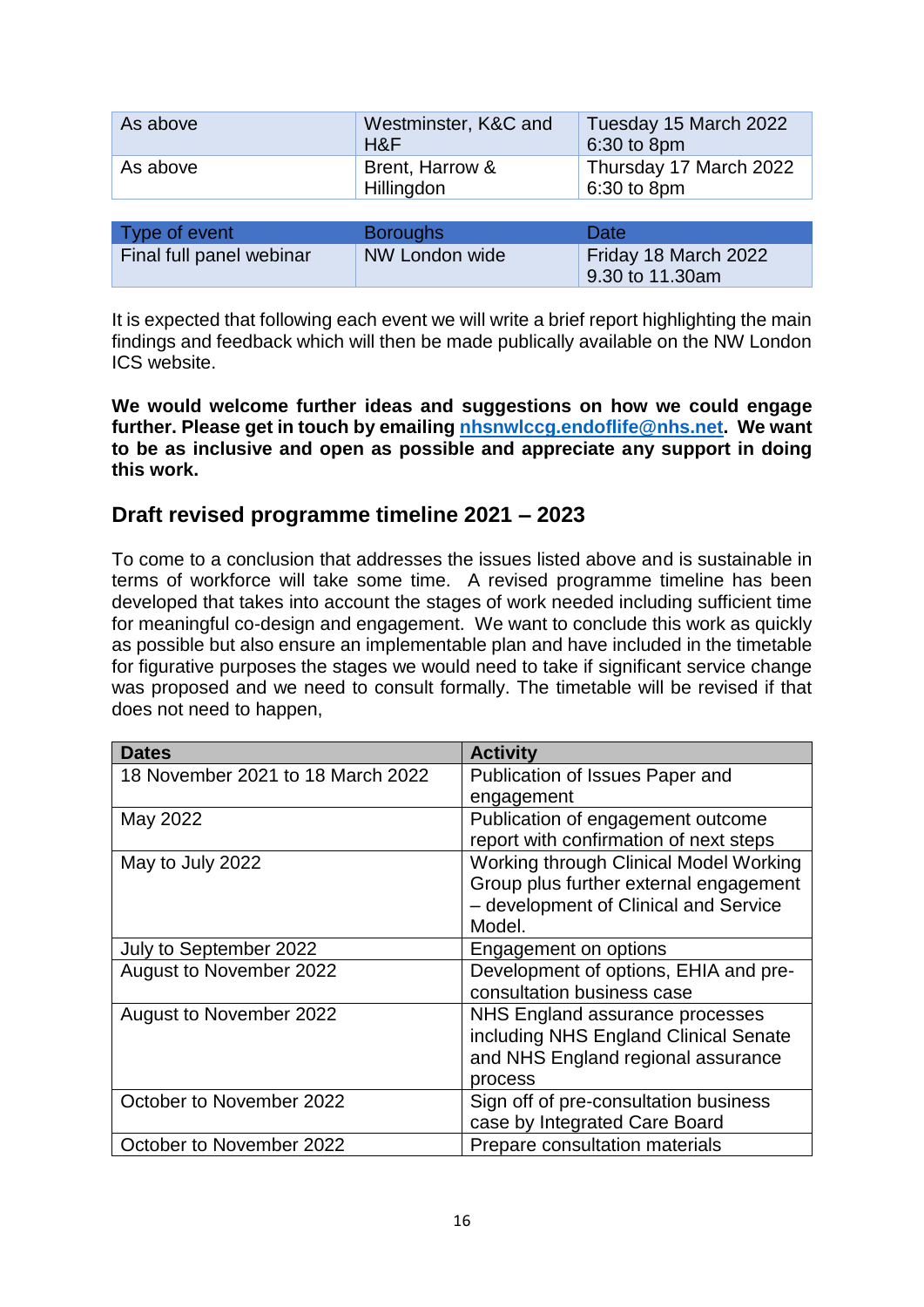| December 2022 to February/March<br>2022 | Public consultation (12 to 14 week)                                         |
|-----------------------------------------|-----------------------------------------------------------------------------|
| March/April 2023                        | Development of decision making<br>business case                             |
| April/May 2023                          | Decision making business case goes to<br>Integrated Care Board for decision |
| May/June 2023                           | Implementation process begins                                               |

# **Conclusion**

- We are undertaking a wide range of engagement and events to understand the improvements residents and health care professionals want in terms of community specialist palliative care.
- We are reviewing previous feedback and existing research and building this in to the review.
- The inpatient unit at the Pembridge remains closed, however, we are currently providing alternative provision through neighbouring local hospices.
- We recognise that services need to be accessible locally and will review inpatient provision as a key part of the review, but cannot pre-empt what this means at present.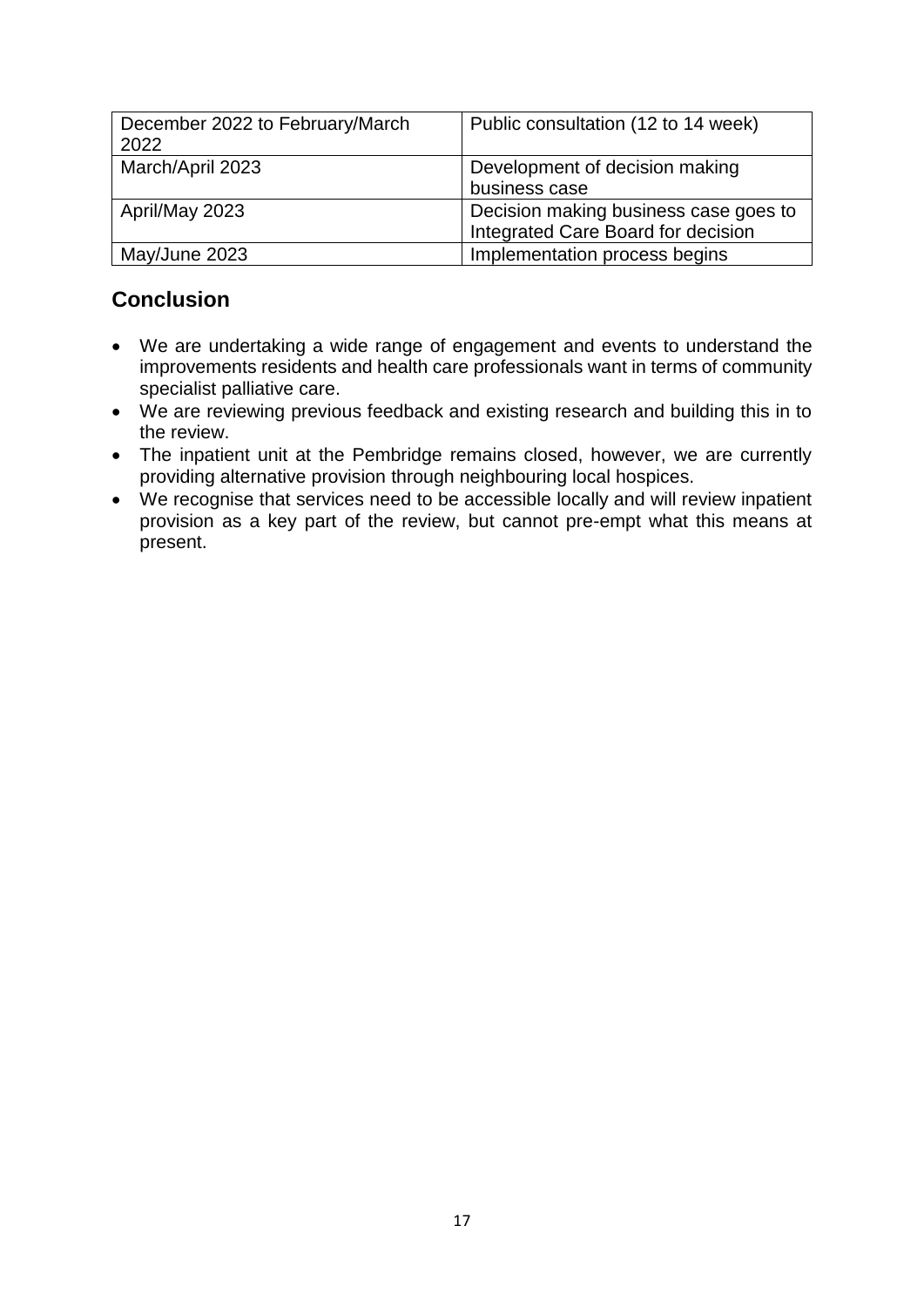**Appendix 1 – Detail on the Palliative care services improvement programme in the London Boroughs of Brent, Hammersmith & Fulham, Kensington and Chelsea and Westminster. Note this review has been superseded by the current NW London wide process and as such the outcomes will feed in to that process but the options are not recommendations that we are actively progressing** 

In November 2018 Central London CCG, on behalf of West London CCG and Hammersmith & Fulham CCG, commissioned Penny Hansford, former Director of Nursing at St Christopher's Hospice, South East London; to independently review provision of community-based specialist palliative care services in the three boroughs following suspension of the in-patient unit at The Pembridge Hospice following that failure to recruit a consultant registered on the specialist register for palliative care which is required to cover inpatient care.

This event, combined with commissioner's desire to ensure palliative care services are fit for the future, meant the tri-borough CCGs decided to review the current provision of specialist palliative care. The independent review of palliative care services published with the aim of developing recommendations for an improved commissioning model that would deliver high quality services for patients, families and carers across the three boroughs.

A 'Call for Evidence' was launched on 14 December 2018 and a clinical steering group was created, with representatives from GPs, acute trusts, community trusts and hospice providers, all with an interest in specialist palliative care, with the final review published in June 2019.

The report provided a comprehensive assessment of the current local service provision, a review of best practice and made a number of recommendations for commissioners to consider for the future model of service.

Findings and future options

The review of services offered to patients identified the following three overarching challenges to be addressed:

- inequity of specialist palliative care services in the three boroughs
- inequity of access to the services, with only 48% of people who have an expected death having any contact with community palliative care services; and
- inequity of funding arrangements for the services from the CCGs.

The review put forwards three options in order to address these challenges whilst providing a sustainable local system, which ensures all patients receive care in their preferred place at the right time:

#### **Option one (recommended option)**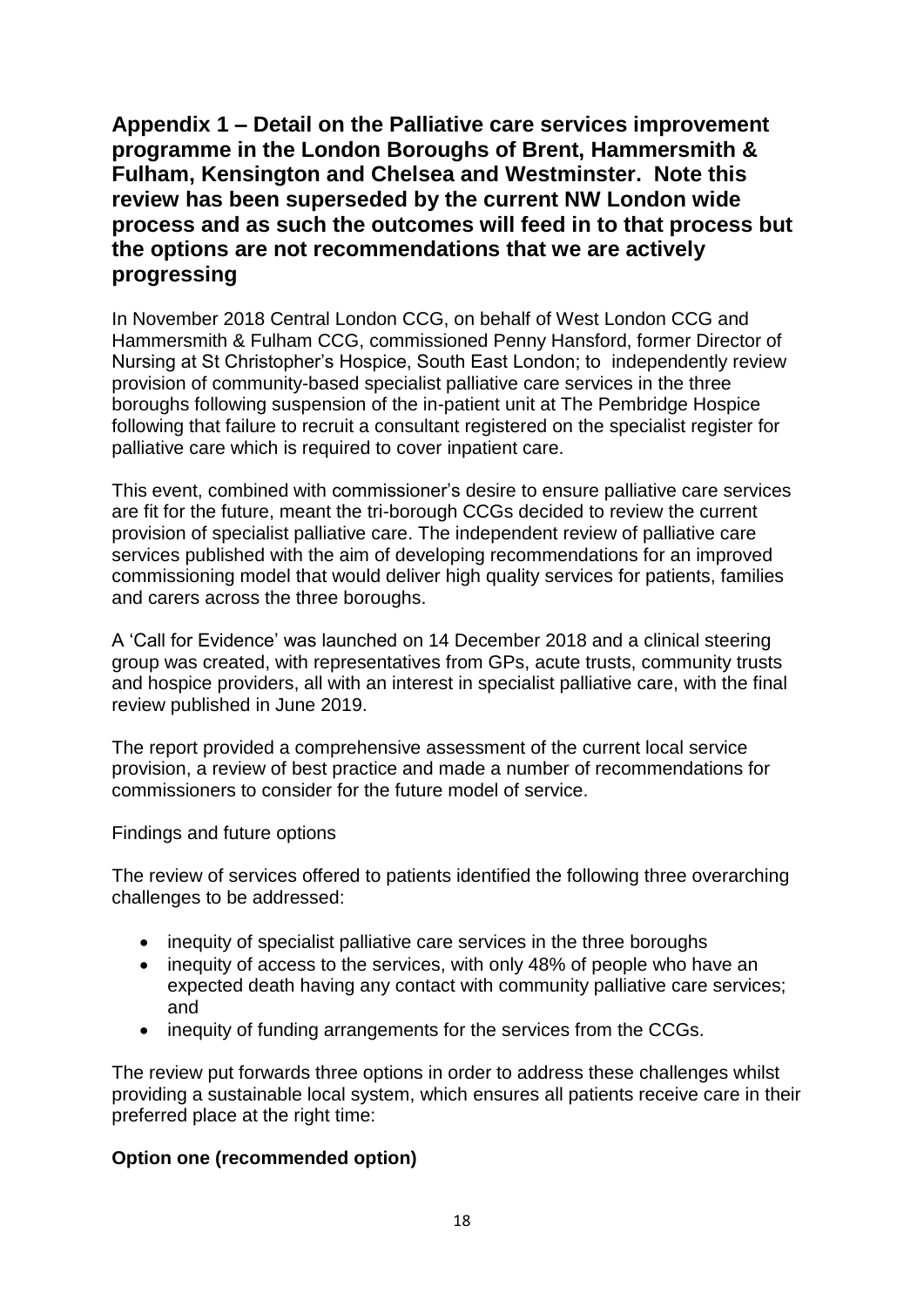Tender a new community service with one lead provider for the specialist palliative care services, to provide an 8am-8pm co-ordination/case management centre. Outpatient, rehabilitation and well-being services should be easily accessible to patients and be located within the boroughs

#### **Option two**

Tender a new service and rationalise and reduce the number of specialist providers to two, with the same service specification and contracts and

#### **Option three**

Tender the services based on one community service per borough with the same service specification with one co-ordination centre/case management centre per borough.

#### [Read the review in full here.](https://www.nwlondonics.nhs.uk/application/files/3016/4207/1132/PJH4_Independent_review_palliative_care_report_June_2019.pdf)

In Autumn 2019, the three CCGs were joined by Brent CCG as a commissioner of services at the Pembridge Hospice in holding a number of workshops to understand the experience of the end to end pathway.

Workshops were on held on 'Access', 'Care' and 'Bereavement / aftercare' with the purpose of having some in-depth conversations on the whole end to end pathway and use the information to feed into future potential scenarios for service delivery.

After listening to feedback from the public and stakeholders following the public workshops, we launched our 'potential scenarios' to the public for discussion and feedback and work in partnership with the public to design future potential options for service delivery.

This led to the development of four scenarios that set out how we might organise palliative care services in the future and in February 2020 we asked the public for their feedback on them.

#### **Scenario 1—Services remain the same.**

This scenario would keep all palliative care services as they are including the reopening of the inpatient unit at the Pembridge, subject to the appointment of a palliative care consultant. In-patient, day and community care services would continue as they are.

#### **Scenario 2- Some improvements to day and community services with inpatient services remaining the same.**

This scenario would keep in-patient services as they are now, including the reopening of the inpatient unit at the Pembridge subject to the appointment of a palliative care consultant.

Community services would also be standardised to 5 days' week. This scenario would also lead to some improvements in the co-ordination of out of hours' advice.

#### **Scenario 3—A re-design of all elements of palliative care services.**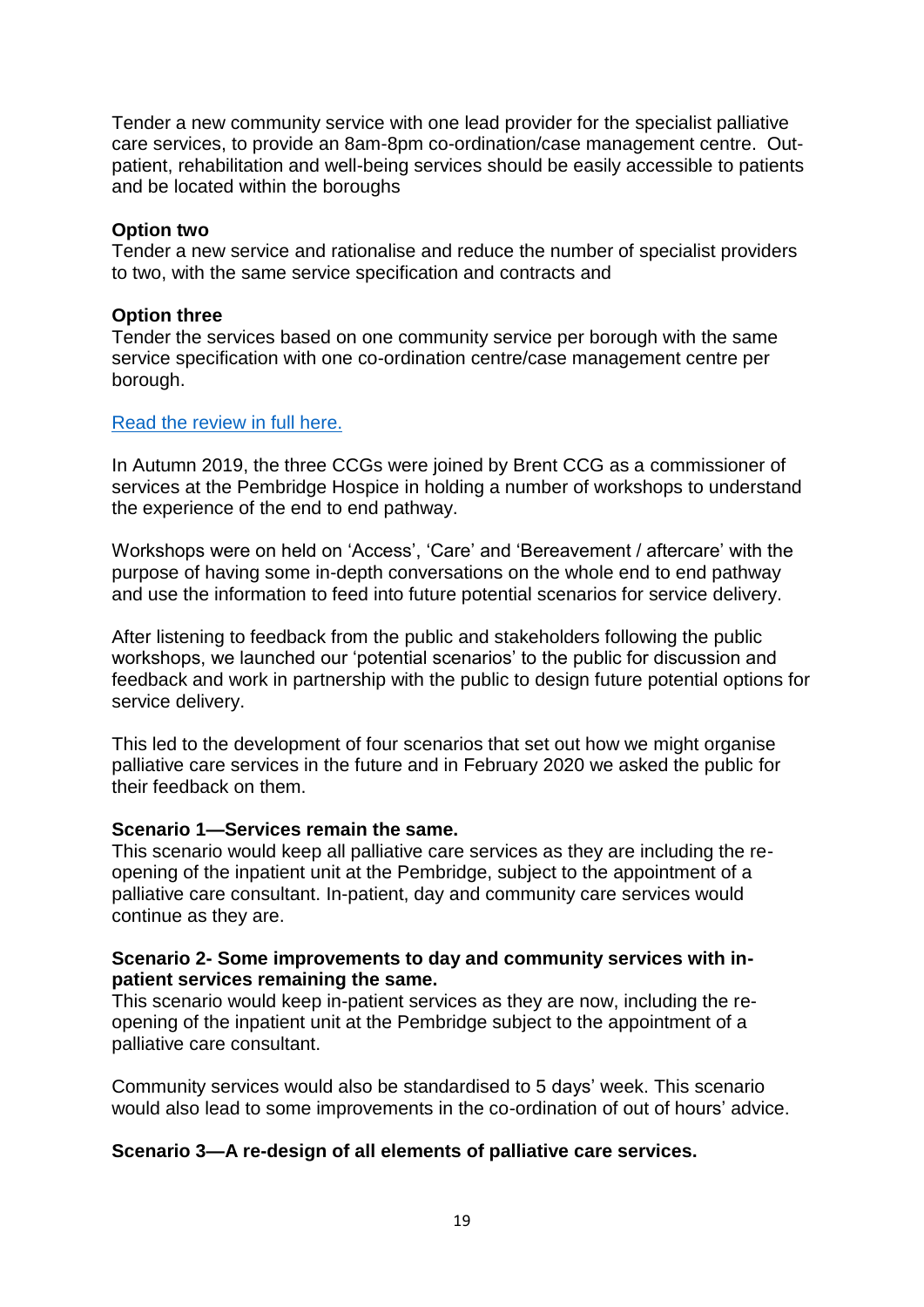This scenario would see in-patient services delivered from four rather than five sites but without reducing the number of beds that the NHS funds.

This would enable CCGs to fund enhanced community services 7 days a week, with 24/7 admissions for patients. It would also provide an out of-hours nurse visiting service and Hospice@Home available to all.

#### **Scenario 4—A re-design of all elements of palliative care services including access to a new nurse-led inpatient service.**

This scenario would see in-patient services delivered from four rather than five hospices but without reducing the number of beds that the NHS funds. CCGs would then fund enhanced community services.

Patients who do not have complex medical needs, but whose preference is to die in a hospice environment could receive nurse-led care at a bed in North Kensington provided by the Pembridge Palliative Care.

There followed a period of further engagement on the options with the public and a wide range of stakeholders which brought forward a number of themes and feedback on the scenarios.

- Dying in dignity and agreement on the importance of palliative care and local services
- Communication and awareness of death and dying, palliative care and the need to plan for it
- Capacity of service provision now and in the future
- Review process residents wanted more information on the evidence being used to inform the process
- A strong desire to keep inpatient services at Pembridge and opposition to closure
- Agreement on the need to improve access to services
- Better and more clear engagement
- More information on the staffing issues
- More information on the finance issues
- To consider the impact of travel and transport when making decisions
- Recognition that there was a need for change

In summary we heard throughout the engagement period, that specialist palliative and end of life care services play a crucial role for people. The feedback confirmed that people really value their local specialist services and people with experience of these services are very positive about the care they have received.

We also heard that we could improve and that these services could be available to more people, be more inclusive, adaptable and offer more choice. The feed-back indicates however that there are differing views about how we make these improvements, and create a more equitable service for all.

[View the full public engagement report](https://www.nwlondonics.nhs.uk/application/files/3516/4207/1384/Tri-borough_palliative_care_engagement_report_July_2020.pdf)